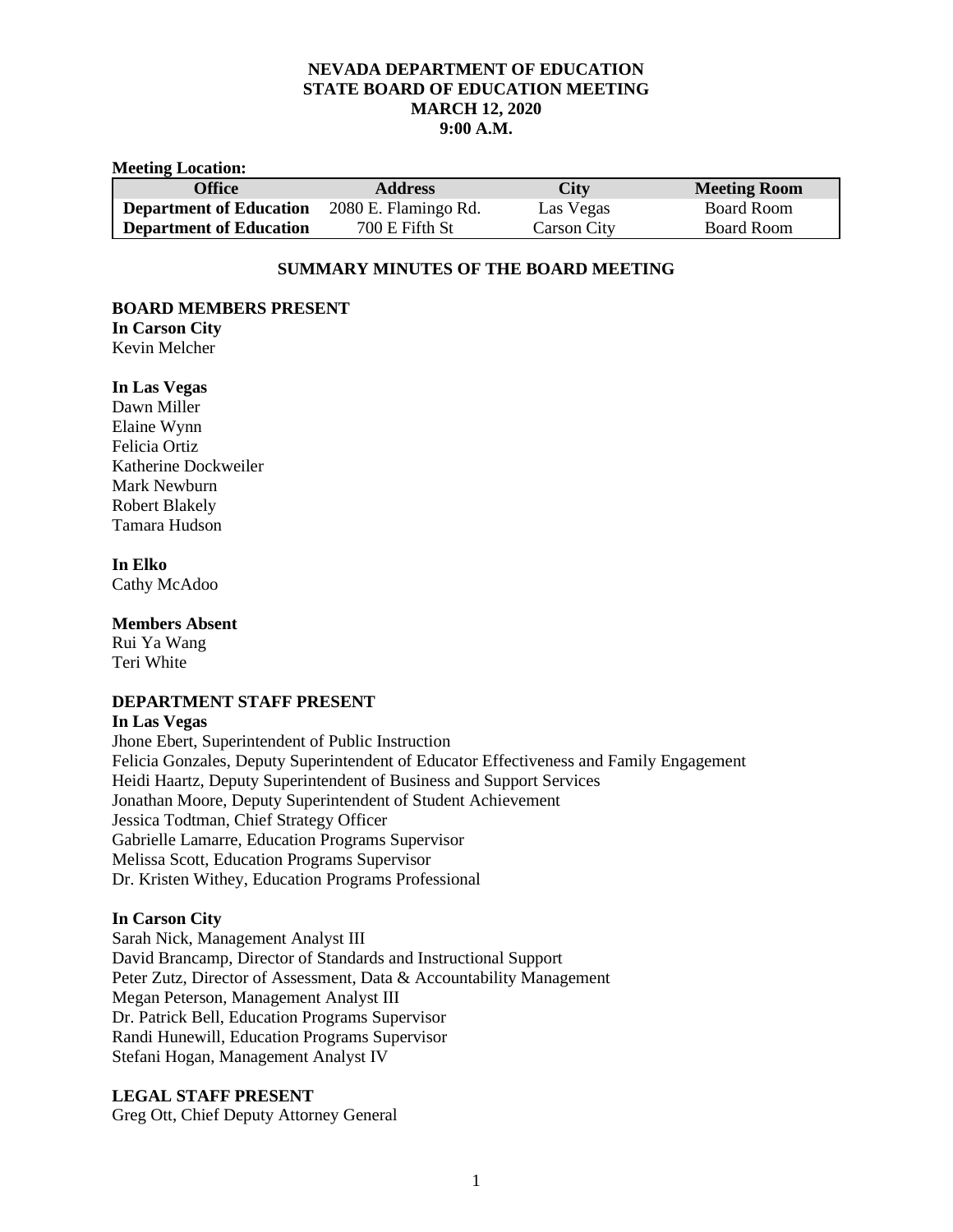# **AUDIENCE IN ATTENDANCE**

#### **In Las Vegas**

Alexander Marks, Nevada State Education Association Allison Cook, University of Nevada, Las Vegas Andrea Delaney, Nevada Association of School Psychologists Andrea Walsh, Clark County School District Bill Garis, Clark County Association of School Administrators and Professional-Technical Employees Bob Weires, Clark County School District Flor Mowery, Clark County School District Kathy Mead, Clark County School District Kelly O'Rourke, Clark County School District Leonardo Benavides, Clark County School District Linda Hafen, Voyager Sopris Learning Mamie Peers, Leadership Las Vegas Monte Bay, National University Pamela Salazar, Teachers and Leaders Council Patricia Haddad, Opportunity 180 Peter Grema, Clark County Education Association Sasha Bisda, School Psychologist Shelly Edwards, School Psychologist Stephanie Patton, Nevada Association of School Psychologists Tracy Spies, University of Nevada, Las Vegas Willie D. Killins Jr., Outlook University Independent School Network Zane Gray, Sierra Nevada University

### **In Carson City**

Charles Lednicky, Washoe County School District Emma Dickinson, Nevada Association of School Psychologists Greg Bortolin, Governor's Office of Economic Development Keeli Killian, Nevada School Counselor Association Kimm Rombardo, Northwest Evaluation Association Mary Pierczynski, Nevada Association of School Superintendents Nancy Kuhles, Nevada Speech Language Hearing Association Paige Beckwith, Nevada Association of School Psychologists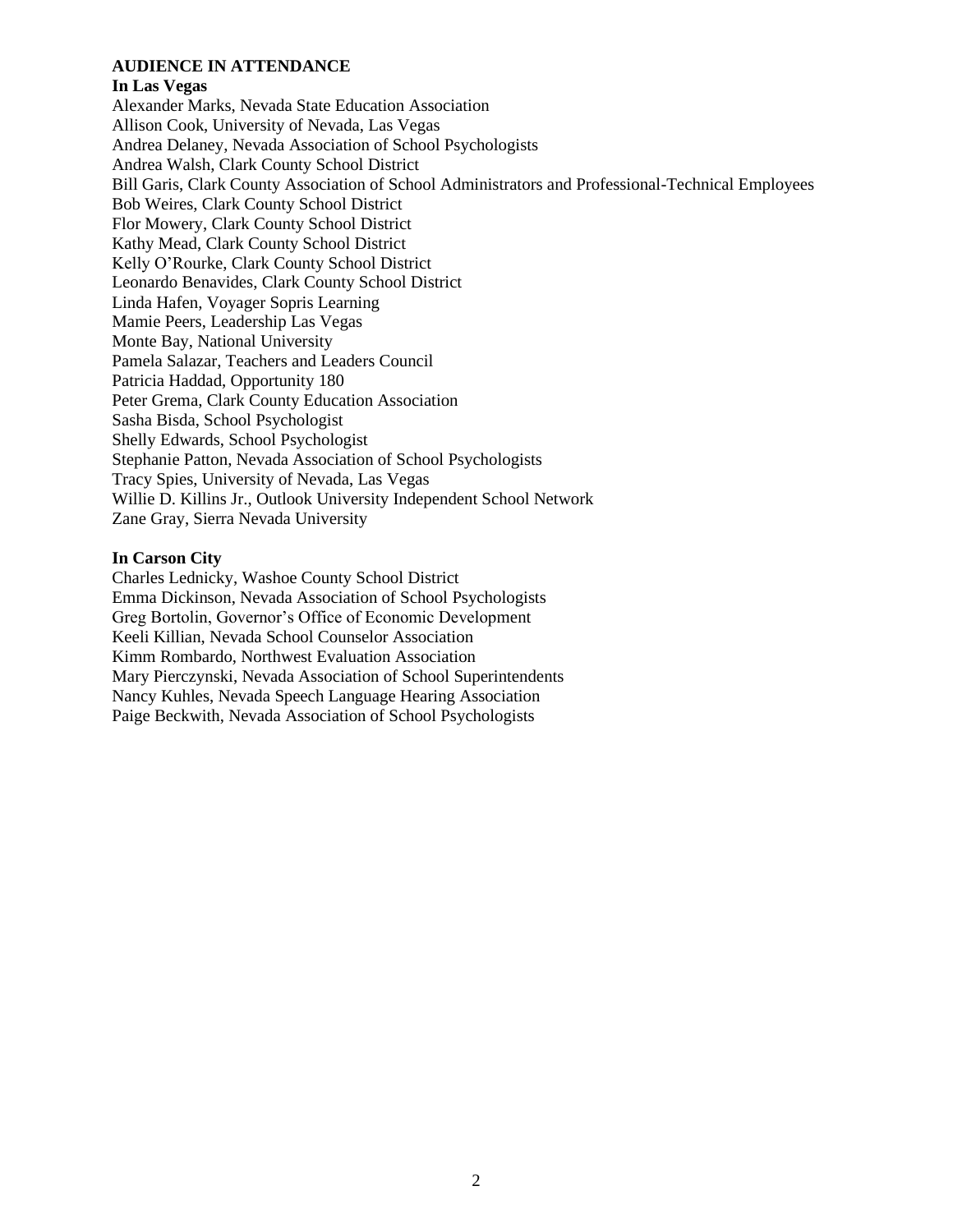# **1: CALL TO ORDER; ROLL CALL; PLEDGE OF ALLEGIANCE**

Meeting called to order at 9:00 A.M. by President Elaine Wynn. Quorum was established. President Wynn led the Pledge of Allegiance.

# **2: PUBLIC COMMENT #1**

Nancy Kuhles, Nevada Speech-Language Hearing Association, spoke regarding agenda item 8, Recommendations from the Teachers and Leaders Council, specifically their revisions to the Nevada Educator Performance Framework (NEPF) for Speech-Language Pathologists. (*A complete copy of her statement is available in Appendix A)*

Emma Dickinson, President, Nevada Association of School Psychologists, spoke regarding agenda item 9, Non-Binding Ratios for Specialized Instructional Support Personnel. (*A complete copy of her statement is available in Appendix A)*

Paige Beckwith, Director at Large, Nevada Association of School Psychologists, spoke regarding agenda item 9, Non-Binding Ratios for Specialized Instructional Support Personnel. (*A complete copy of her statement is available in Appendix A)*

Keeli Killian, President, Nevada School Counselors Association, spoke regarding agenda item 9, Non-Binding Ratios for Specialized Instructional Support Personnel. (*A complete copy of her statement is available in Appendix A)*

Shelly Edwards, School Psychologist, Clark County School District spoke regarding agenda item 9, Non-Binding Ratios for Specialized Instructional Support Personnel. (*A complete copy of her statement is available in Appendix A)*

Alexander Marks, Nevada State Education Association, spoke regarding Census 2020. (*A complete copy of his statement is available in Appendix A)*

Bob Weires, Director of Psychological Services, Clark County School District, spoke regarding agenda item 9, Non-Binding Ratios for Specialized Instructional Support Personnel. (*A complete copy of his statement is available in Appendix A)*

Andrea Walsh, School Psychologist, Nevada Association of School Psychologists, spoke regarding agenda item 9, Non-Binding Ratios for Specialized Instructional Support Personnel. (*A complete copy of her statement is available in Appendix A)*

Kathy Mead, Director of Guidance and Counseling, Clark County School District, spoke regarding agenda item 9, Non-Binding Ratios for Specialized Instructional Support Personnel. (*A complete copy of her statement is available in Appendix A)*

Stephanie Patton, President-Elect, Nevada Association of School Psychologists, spoke regarding agenda item 9, Non-Binding Ratios for Specialized Instructional Support Personnel. (*A complete copy of her statement is available in Appendix A)*

President Wynn assured that Specialized Instructional Support Personnel were of great importance to the Board, and they would engage in an aggressive discussion about the ratios. She further thanked them for their work as unsung heroes in schools, as the work they do becomes increasingly demanding.

Kimberly Reddig, President, Nevada Speech-Language Hearing Association, submitted written testimony regarding agenda item 8, Recommendations from the Teachers and Leaders Council, specifically their revisions to the Nevada Educator Performance Framework (NEPF) for Speech-Language Pathologists. (*A complete copy of her statement is available in Appendix A)*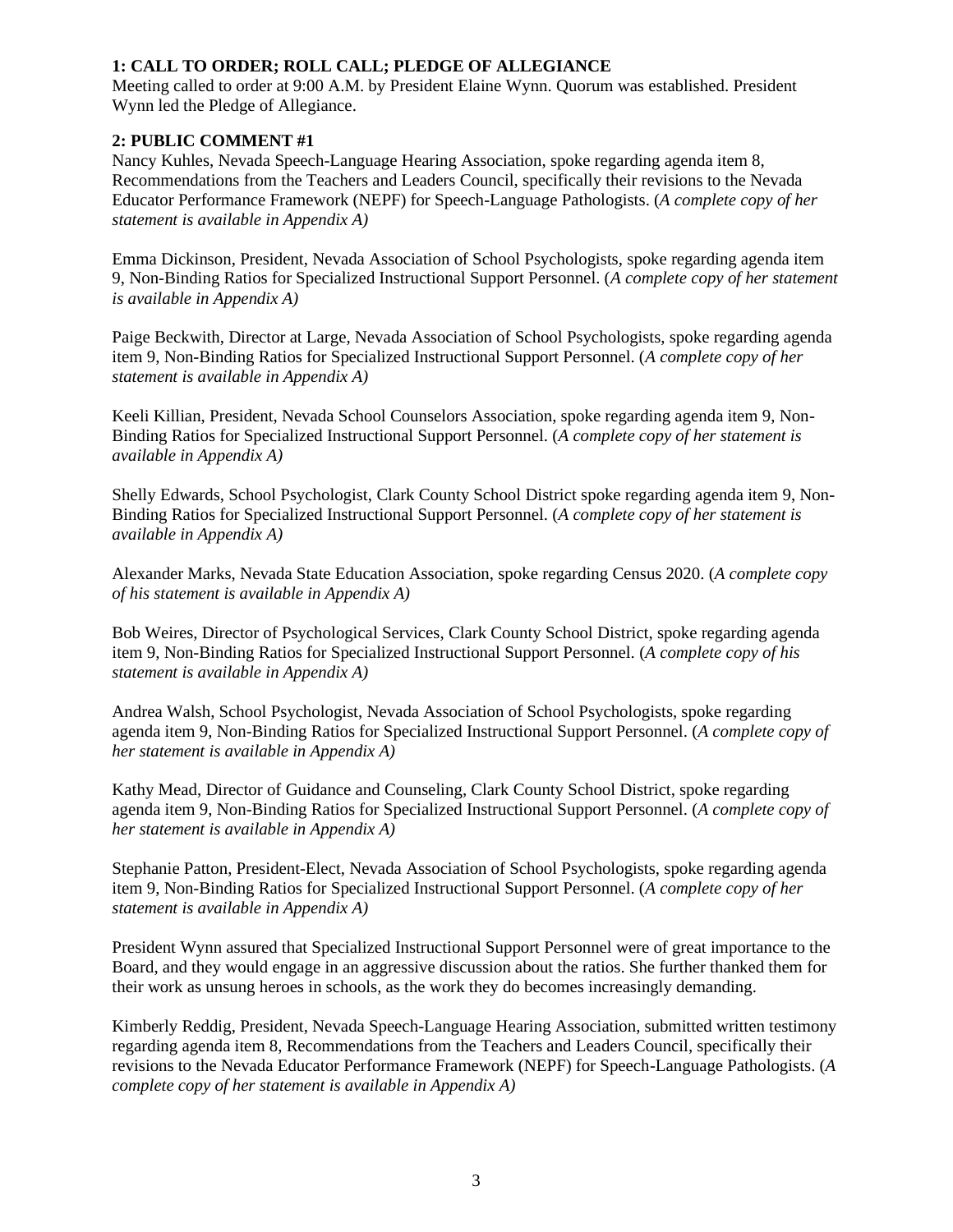117 members of the public submitted written testimony as part of a write-in campaign regarding agenda item 9, Non-Binding Ratios for Specialized Instructional Support Personnel. (*A complete copy of their statement, as well as a complete list of all members of the public who submitted testimony, is available in Appendix A)*

# **3: APPROVAL OF FLEXIBLE AGENDA**

# **Member Robert Blakely moved to approve the flexible agenda. Member Mark Newburn seconded. Motion passed.**

# **4: PRESIDENT'S REPORT**

The Computer Science Education Summit was postponed until October.

Reading Week was held March 2-6, and President Wynn was one of many who were able to visit schools as a guest reader. President Wynn noted that on her visit, she was dismayed by the status of the library and reflected on the issue of resources.

As Census 2020 approaches, Sesame Street will be airing a public service announcement, stressing the confidentiality of the census and the variety of ways to participate.

Addressing Coronavirus, President Wynn emphasized that the health and safety of students, educators, staff, and our communities are the priority. The Department of Education has been working closely with the Governor's Office and the State Department of Health and Human Services (DHHS) to support districts and schools in prevention and response plans. On February 13<sup>th</sup>, the Department worked with DHHS to finalize a resource for school administrators and nurses which was updated and made available on the State Coronavirus website. A "Frequently Asked Questions" document was circulated to all district superintendents, as well as charter and private school administrators to support them in addressing local needs. Those documents will be updated as new information is made available. Superintendent Jhone Ebert will continue to work in close coordination with the Governor's Office and other cabinet officials, and the Department is working diligently to answer questions as they arise. President Wynn thanked the staff and school leaders within the districts for their composure, leadership, and empathy during this critical time.

# **5: SUPERINTENDENT'S REPORT**

The Department is continually updating the "Frequently Asked Questions" document, and Superintendent Ebert commended the leadership of the district superintendents. Addressing distance learning, the Department is working with districts and the pre-existing talent within the state to move forward with investigating distance learning options.

The Commission on School Funding met in February; the Commission dedicated its Thursday meeting solely to hear public comment; to ensure every voice was heard, the Commission meeting lasted until nearly 7 PM. Deputy Superintendent Heidi Haartz presents regular updates from the Commission to the Interim Legislative Committee on Education, and the Department has recently met with the Department of Taxation to discuss the information needed from taxation regarding revenue sources for the State Education Fund, and revising the template districts use to submit their budgets to better accommodate the Pupil-Centered Funding Plan. Work Programs have been developed for the April Interim Finance Committee to review, requesting funds to build a shared budgeting system throughout the state; currently, budgets are submitted on individual Excel spreadsheets. Finally, the Department has begun developing summary documents describing the Pupil-Centered Funding Plan, each of its components, and the decisions made to date to increase transparency. The Commission is scheduled to meet in March to discuss the weights for categories of pupils, the effort and impact of reporting requirements, and benchmarking for monitoring implementation, as well as finalizing the calendar of meetings for the remainder of 2020. The April meeting is scheduled to be held in Elko. The May meeting is scheduled to conduct comparative analyses of school district budgets under the two funding models and the rules and guidance available for school districts as implementation approaches. The June meeting is scheduled to reflect on recommendations the Commission would like to make to the Legislature and Governor, due July  $15<sup>th</sup>$ .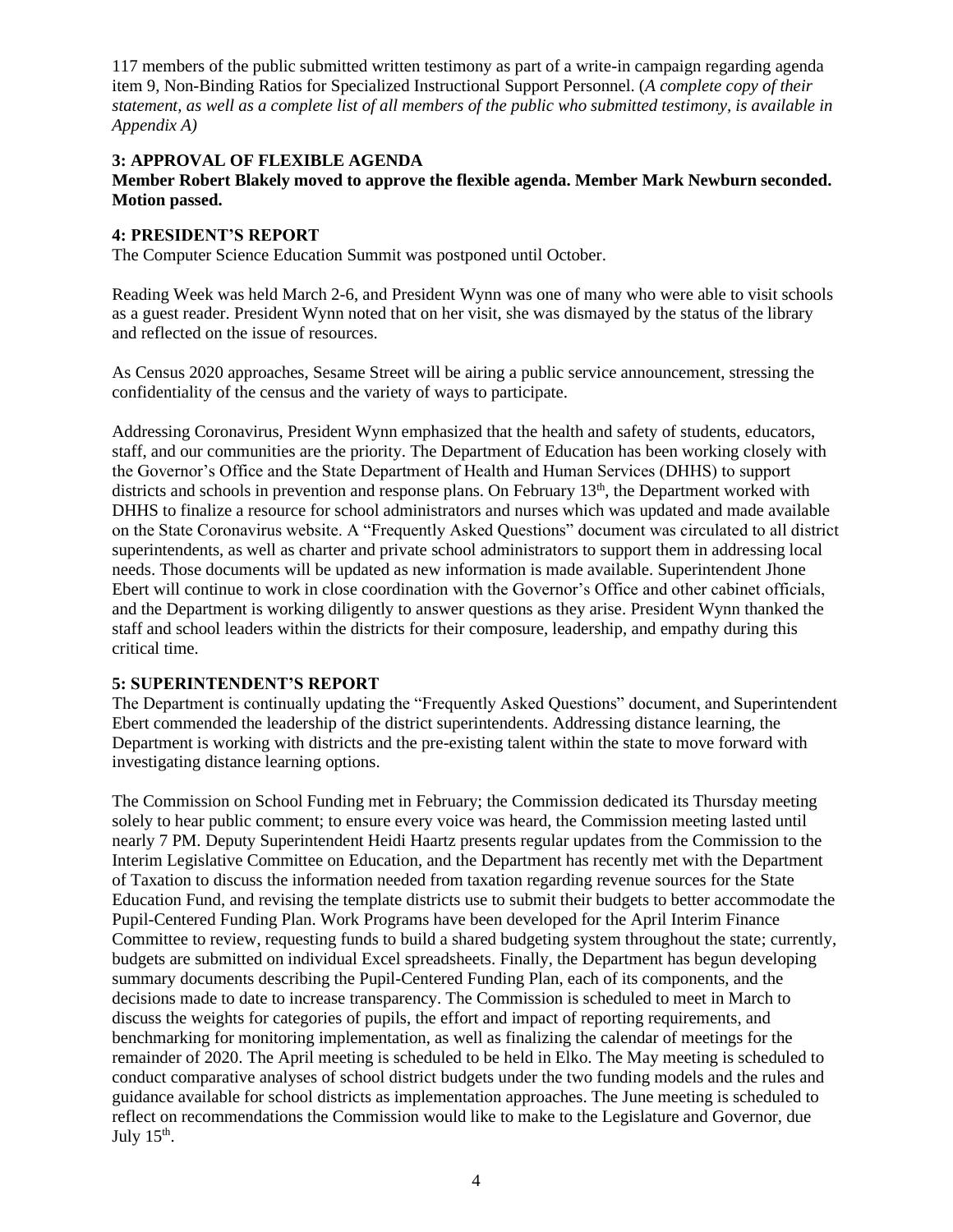The official kickoff for Census 2020 is March 12<sup>th</sup>. The Department has been working with schools, teachers, and stakeholders to ensure that information is available for families in English and Spanish and engage students in spreading awareness. The week of March 23rd, Department staff are scheduled to receive training from the U.S. Census Bureau; the week of March 30<sup>th</sup>-April 3<sup>rd</sup> will be recognized as the Census Day of Action. Census Day is April 1<sup>st</sup>. Through the work of the Governor's Complete Count Initiative, flyers have been made available and sent to all schools to spread awareness to hard-to-reach communities. Patti Oya, Director of Early Learning and Development, has also been working to spread awareness that birth through Pre-K populations should also be included in Census counts.

The ACT has been selected as the college and career readiness assessment required by the federal Every Student Succeeds Act; this assessment was taken by all 11<sup>th</sup> graders in February. Superintendent Ebert discussed the data regarding [the ACT Participation and Fee Waiver Rate.](http://www.doe.nv.gov/uploadedFiles/ndedoenvgov/content/Boards_Commissions_Councils/State_Board_of_Education/2020/March/ACTFeeWaiver.pdf) 35,000 students took the ACT in  $11<sup>th</sup>$  grade; of those students, 21,000 were eligible for a fee waiver in order to take the test again in  $12<sup>th</sup>$ grade. The Superintendent noted that only approximately 10 percent of the students eligible for fee waivers used them in 2019.

# **6: APPROVAL OF CONSENT AGENDA**

Member Felicia Ortiz asked to pull the Class Size Reduction Report and the Lander County Application for Work-Based Learning for further discussion.

Regarding the Lander County School District Application for Work-Based Learning, Member Ortiz asked what consideration was given to students who were Deferred Action for Childhood Arrivals (DACA) or whose parents may be undocumented, as the application process may lead some students to choose not to pursue the opportunity due to that status.

Melissa Scott, Assistant Director, Office of Career Readiness, Adult Learning & Education Options, Department of Education, noted that the work-based learning application is relatively standard across the districts, and there are prescriptions in the Nevada Revised Statutes and Nevada Administrative Code for what must go into an application, which Lander County adhered to. Given these requirements, Ms. Scott was unsure of how this may affect students with documentation concerns. At the request of President Wynn and Member Ortiz, Ms. Scott will further research the matter and return to the Board to report on her findings.

Regarding the First Quarter Class Size Reduction Report, Member Ortiz noted that the data is not necessarily reflective of the class sizes in schools. Member Ortiz inquired how the Department was evaluating district plans to improve class size reduction, and how they are holding districts accountable. Member Newburn asked that this topic be a future agenda item.

**Member Blakely moved to approve the consent agenda. Member Newburn seconded. Motion passed.** 

# **7: INFORMATION AND DISCUSSION REGARDING THE STATEWIDE PLAN FOR THE IMPROVEMENT OF PUPILS**

Jessica Todtman, Chief Strategy Officer, Nevada Department of Education, and Sarah Nick, Management Analyst III, Office of the Superintendent, Nevada Department of Education, conducted a PowerPoint presentation [on the Statewide Plan for the Improvement of Pupils.](http://www.doe.nv.gov/uploadedFiles/ndedoenvgov/content/Boards_Commissions_Councils/State_Board_of_Education/2020/March/SBE_STIP_03.12.20_V7.pdf)

Member Newburn clarified that the complete Statewide Plan for the Improvement of Pupils (STIP) would be presented at the April meeting. Member Blakely supported the process for quality that the Department was undertaking in their drafting process.

President Wynn inquired about advocacy of funding, and funding as it relates to the Legislature. Superintendent Ebert clarified that once the goals of the STIP had been established, the Department would be able to evaluate the funding needed to reach and pursue those goals. The Commission on School Funding is doing their part to draft a Pupil-Centered Funding Plan, and the Department will then advocate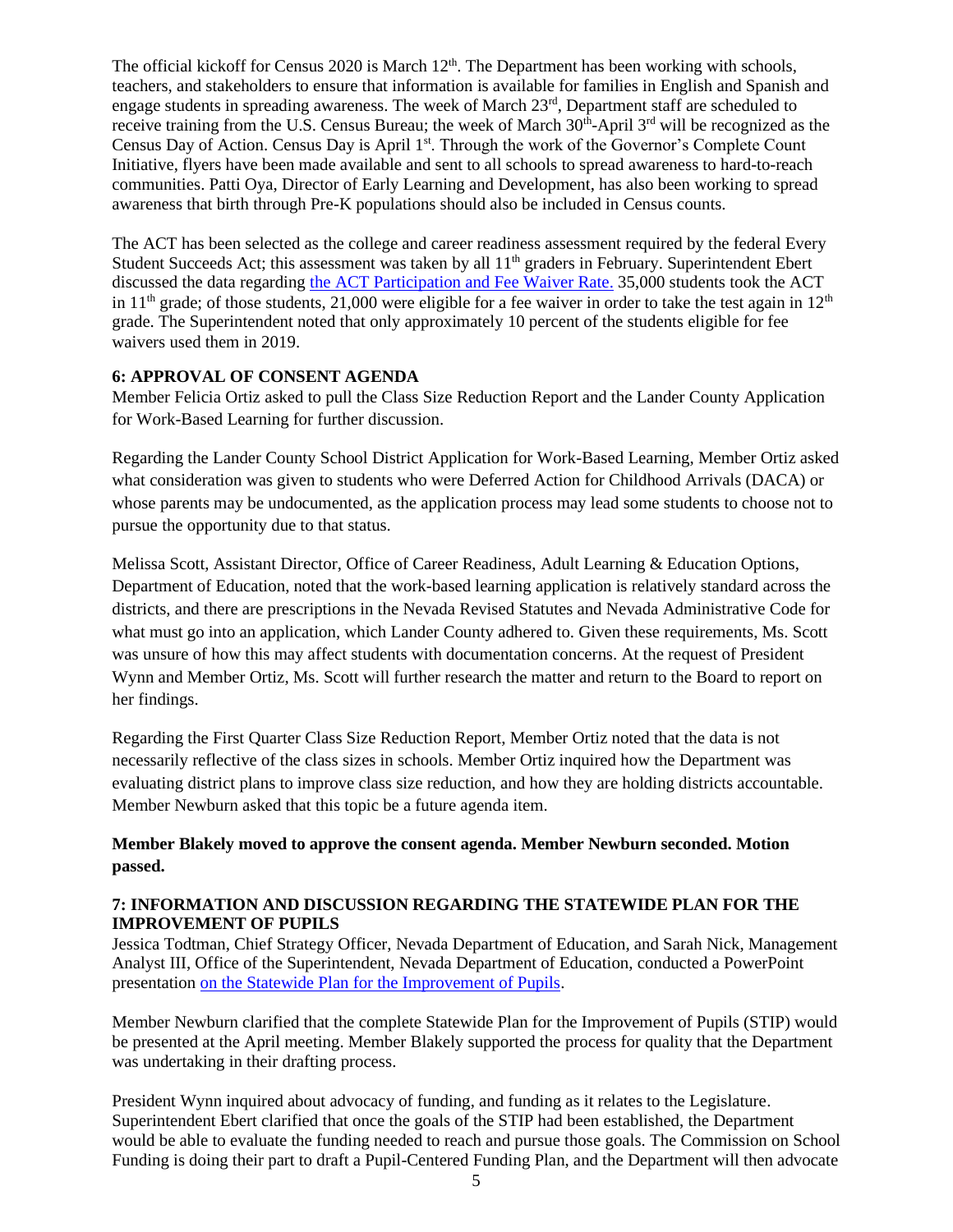for best practices and the best learning environment for Nevada's children. President Wynn recommended that consideration be given to identifying the activity that would involve advocacy of funding at the legislative and gubernatorial level. Member Ortiz seconded the recommendation and emphasized its importance. Ms. Todtman noted that early inputs for the STIP include advocacy to be done with education partners towards raising awareness of issues within the community and at the Legislature, beginning in the 2021 session.

# **8: INFORMATION, DISCUSSION, AND POSSIBLE ACTION ON RECOMMENDATIONS FROM THE TEACHERS AND LEADERS COUNCIL**

Dr. Pamela Salazar, Chair, Teachers and Leaders Council, and Dr. Kristin Withey, Education Programs Professional, Office of Educator Development, Licensure, and Family Engagement, Nevada Department of Education, conducted a PowerPoint presentation regarding [Recommendations from the Teachers and](http://www.doe.nv.gov/uploadedFiles/ndedoenvgov/content/Boards_Commissions_Councils/State_Board_of_Education/2020/March/SBE_Mar2020_TLCRecsSLpSCSNWkgrp.pdf)  [Leaders Council.](http://www.doe.nv.gov/uploadedFiles/ndedoenvgov/content/Boards_Commissions_Councils/State_Board_of_Education/2020/March/SBE_Mar2020_TLCRecsSLpSCSNWkgrp.pdf)

Member Katherine Dockweiler thanked the Teachers and Leaders Council for their work and the avenue they provide for organizations to work through and modify their unique professional standards.

# **Member Dockweiler moved to approve the recommended revision to the Nevada Educator Performance Framework for School Counselors, School Nurses, and Speech-Language Pathologists for adoption in the 2020-21 school year from the Teachers and Leaders Council. Member Blakely seconded. Motion passed.**

Member Newburn asked for further clarification regarding the reasoning for bringing Nevada Administrative Code (NAC) 491 to workshop for revision. Dr. Salazar noted that many standardized assessments are not precise measures of individual content standards; they measure multiple standards, which makes it difficult to parse out a particular standard that a student may need. Teachers were unable to match student need and assessments within their Student Learning Goals (SLG).

Member Newburn asked what steps were going to be taken to ensure that there were not going to be conflicting indicators and student progress was being successfully measured. Member Dawn Miller noted that there is not a standardized assessment for music students, but she still creates an SLG. The current process excludes her students, as she lacks a standardized test. The proposed shows a snapshot of 6-10 weeks of progress, which allows for the focus of a particular strand of content and learning, where a standardized assessment may show an entire year's progress.

Responding to Member Newburn, Dr. Salazar clarified that the understanding of the current process is that everyone must use a standardized assessment. However, this does conflict with the instruction to use the best cyclometric test available for the content standard.

**Member Newburn moved to approve the recommended revision to NAC 491, as revised by R138- 17, to be brought to public workshop for revision from the Teachers and Leaders Council. Member Blakely seconded. Motion passed.** 

**9: INFORMATION, DISCUSSION, AND POSSIBLE ACTION REGARDING NON-BINDING RECOMMENDED RATIOS FOR SPECIALIZED INSTRUCTIONAL SUPPORT PERSONNEL** Christy McGill, Director of the Office for a Safe and Respectful Learning Environment (OSRLE), Nevada Department of Education, and Amber Reid, Education Programs Professional, OSRLE, Nevada Department of Education, conducted a PowerPoint presentation on [Non-Binding Recommended Ratios](http://www.doe.nv.gov/uploadedFiles/ndedoenvgov/content/Boards_Commissions_Councils/State_Board_of_Education/2020/March/SISPRatios.pdf)  [for Specialized Instructional Support Personnel](http://www.doe.nv.gov/uploadedFiles/ndedoenvgov/content/Boards_Commissions_Councils/State_Board_of_Education/2020/March/SISPRatios.pdf) (SISP).

Member Ortiz inquired if the Department had done a gap analysis for current ratios versus reaching the proposed ratios, and the approximate cost of meeting the ratios. Ms. Reid noted that the Department had previously done an analysis with school social workers and school counselors; the last estimate had been an increase of 1800-1900 school social workers and school counselors; a cost estimate would be possible to attain, but pay varies across districts and may take more time to compile. School psychologists could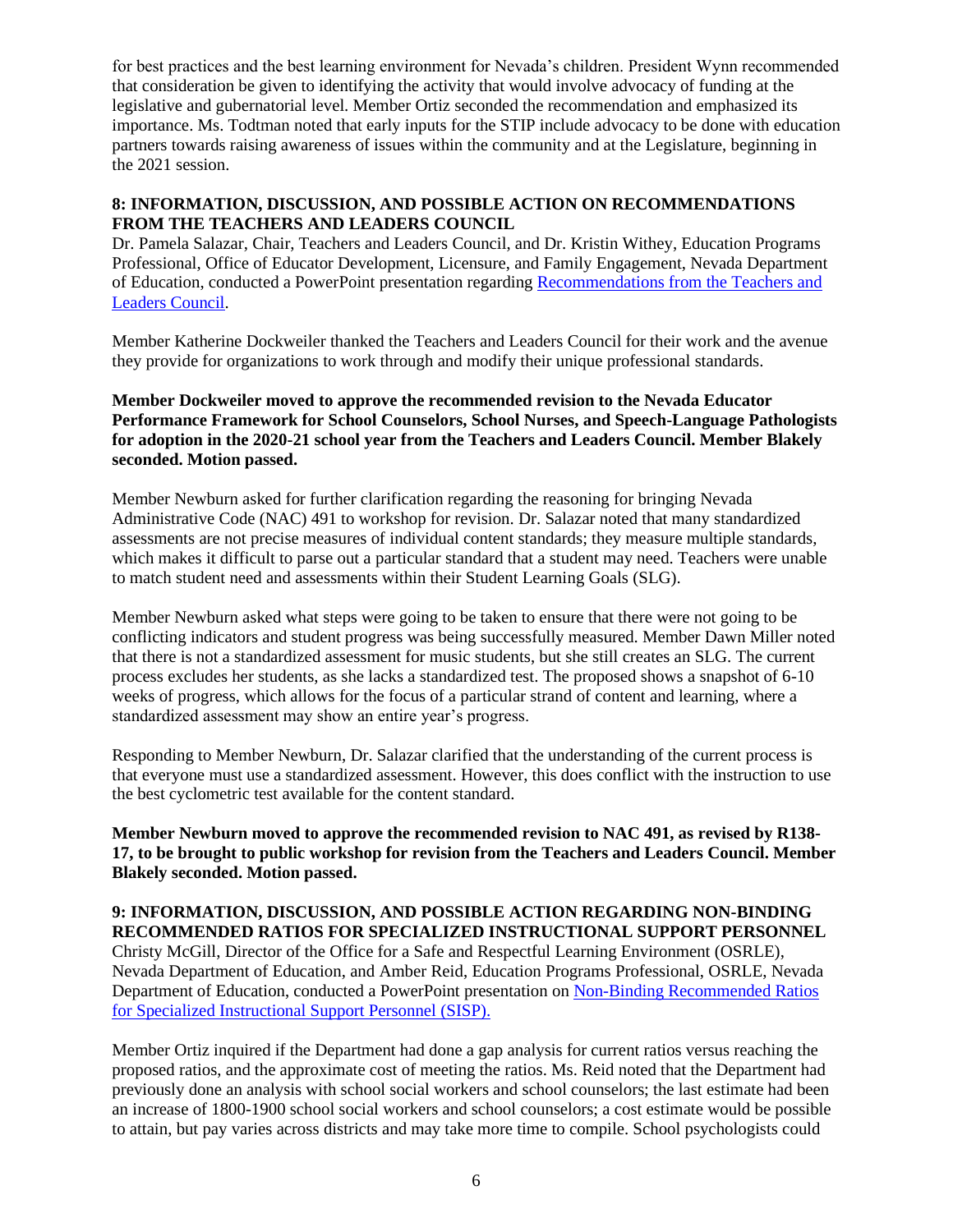be added to this analysis. Director McGill noted that the Department had been investigating Medicaid as a possible funding source for SISP.

Member Kevin Melcher asked if school nurses had a required level of qualification; Ms. Reid noted that the National Association of School Nurses included information on levels of qualification, and each state includes scopes of practice within their regulations. Member Melcher expressed concern with the availability of SISP, such as Speech-Language Pathologists, in rural counties, and inquired if there were plans to work with higher education to recruit and prepare SISP to meet needs. Ms. Reid shared the Department's efforts to expand grant funding, interest students in pursuing SISP jobs, and work to meet needs, including bilingual SISP services. Member Ortiz added that Nevada State College is now offering a Masters in Speech-Language Pathology and should be able to graduate an additional 60 students per year; they will also be putting their School of Education online in the Fall.

Member Dockweiler noted that the National Association of School Psychologists have a mechanism in place to track employment nationally, which will provide a more accurate assessment of ratios. She further noted that Nevada was short approximately 3,500 school-based mental health providers. Member Ortiz estimated that the funds needed to appropriately staff SISP to their ratios would be approximately \$300 million. Estimated revenues from marijuana tax in 2019 was approximately \$65 million, which still fell significantly short of need.

President Wynn expressed that non-binding ratios are an exercise in futility, as they are the ratios schools would undertake if they had the funding. Since the Board was required to set non-binding ratios, President Wynn asked that the Board strongly signal the deficiency of these categories and adjust the ratios to reflect that concern and need. For example, a ratio of 1:250 for school psychologists, which illustrates the need in schools and when analyzing funding, would be an accurate reflection of the goal to reach. Member Ortiz noted that these ratios are recommended to support general education students; Nevada has approximately 12% Special Education, 30% English Learners, and in Clark County, 67% Free and Reduced Lunch; staff are not supporting only general education students.

Member Ortiz noted that students often express an interest in learning more about mental health, but school mental health providers are not able to provide educational or preventative services if they are constantly in postvention or intervention due to shortages. Without mental health support, students are more likely to end up in the juvenile justice system, dropping out of school, or self-harming. Member Ortiz emphasized the importance of adequate funding.

Member Melcher noted that some schools may have special needs beyond the ratio and evaluating all assignments by ratio only may mean shorting one school in order to provide for the specific needs of another. Member Melcher suggested assembling a task force to organize information and present a united front for the forthcoming Legislative session. President Wynn clarified that the decision of the Board was not time sensitive, and invited Member Melcher to pursue a task force investigating SISP. Chief Deputy Attorney General Greg Ott clarified that no subcommittee would be formed, and any work done by Member Melcher with other Board members regarding SISP would be done outside of a quorum.

#### *Convenience Break*

#### **10: INFORMATION AND DISCUSSION REGARDING THE IMPLEMENTATION OF THE FINANCIAL TRANSPARENCY REQUIREMENTS OF THE EVERY STUDENT SUCCEEDS ACT**

Dr. Patrick Bell, Education Programs Supervisor, Office of Assessment, Data & Accountability Management, Nevada Department of Education; Gabrielle Lamarre, Education Programs Supervisor, Office of Student and School Supports, Nevada Department of Education, and Stefani Hogan, Management Analyst IV, District Support Services, Nevada Department of Education, conducted a PowerPoint presentation on the [Implementation of the Financial Transparency Requirements of the Every](http://nde.doe.staging.nv.gov/uploadedFiles/ndedoenvgov/content/Boards_Commissions_Councils/State_Board_of_Education/2020/March/ESSAFinancialTransparency.pdf)  [Student Succeeds Act.](http://nde.doe.staging.nv.gov/uploadedFiles/ndedoenvgov/content/Boards_Commissions_Councils/State_Board_of_Education/2020/March/ESSAFinancialTransparency.pdf)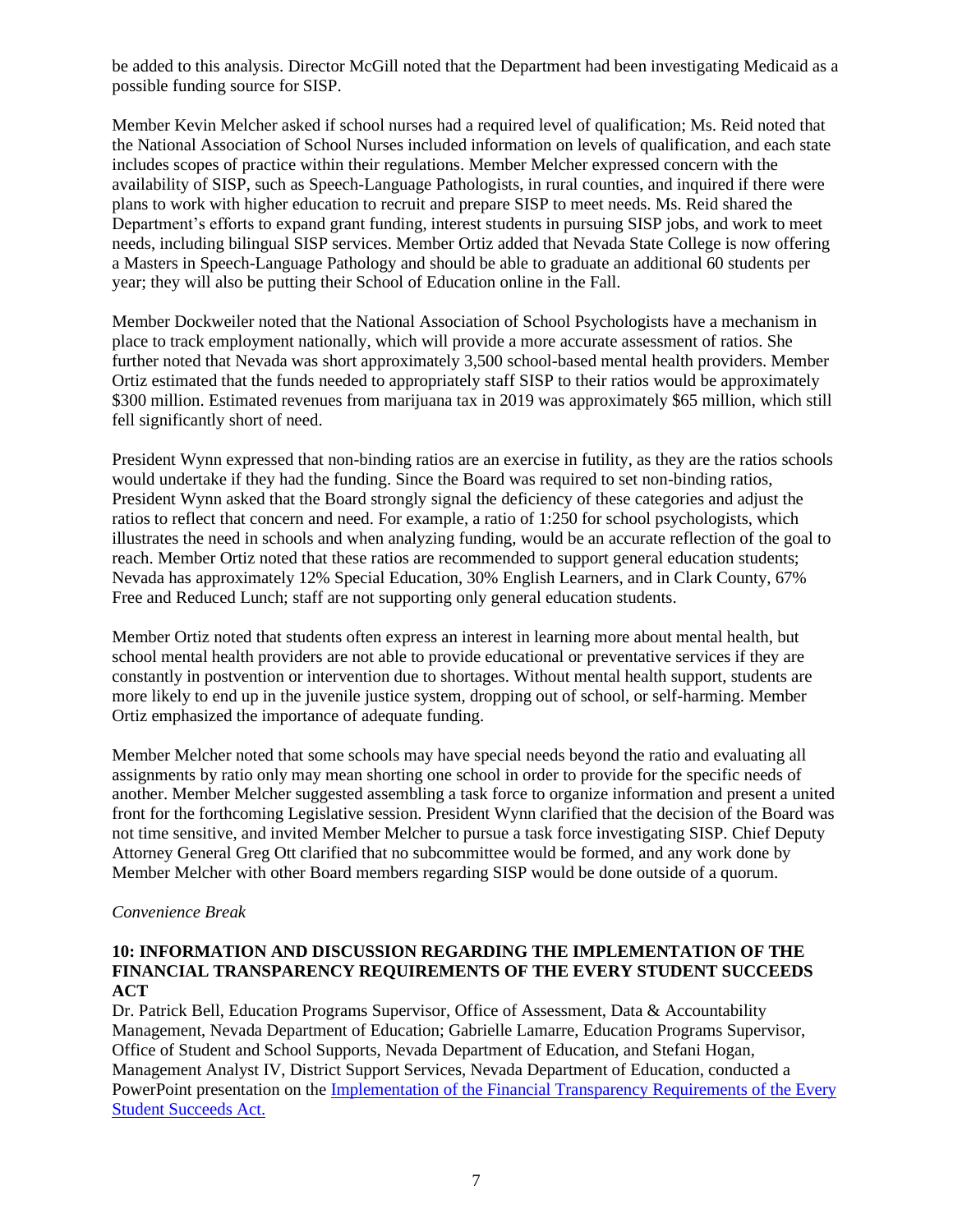President Wynn requested clarification regarding how the new Pupil-Centered Funding Plan would relate to this data. Ms. Hogan noted that per-pupil expenditures are currently reported in the Report Card, and this would be enhanced with Every Student Succeeds Act (ESSA) Financial Transparency requirements; these are reported by expenditures. Under the Pupil-Centered Funding Plan, how schools are utilizing their funds will be reviewable, and work is being done to create systems to assist in capturing the process of dollars flowing through schools.

Member Newburn remarked that financial transparency may have been one of the best elements, and one of the best methods for equity, to come out of ESSA. He requested clarification regarding whether the reporting would be specific for the salaries to the school, and not averaged district salaries. President Wynn further requested confirmation that budgets would be completed at the school level, receive an allocation, and determine how they would allocate those funds. Member Newburn emphasized that using average salaries skews results, as a school with new teachers uses significantly less, while a school with more experienced teachers may use well above the average amount to fund their salaries. Member Newburn emphasized the importance of financial transparency and accountability to the public.

Deputy Superintendent Haartz clarified that ESSA reporting requirements will track expenditures at the individual school level; instructional costs will report salaries but will not segregate the salary expenses by professional type; teachers and paraprofessionals will be reported in one lump sum. Under the Pupil-Centered Funding Plan, individual schools would account for the adjusted base per-pupil funding that they receive from their district, and separately account for weighted funding.

# **11: FUTURE AGENDA ITEMS**

Member Newburn requested insight into class size reduction plans, including the expectation of the plans, the type of support the Department is providing, if the plans are realistic, and what districts are doing to monitor the schools' plans.

Member Ortiz requested a presentation from the Teach Plus Fellows on the exit survey they prepared for school districts to identify why teachers are leaving schools or their profession. She noted that understanding if teachers are moving to other schools or districts or leaving the profession altogether would also be important.

# **12: PUBLIC COMMENT #2**

No public comment.

# **13: ADJOURNMENT**

Meeting adjourned at 11:50 A.M.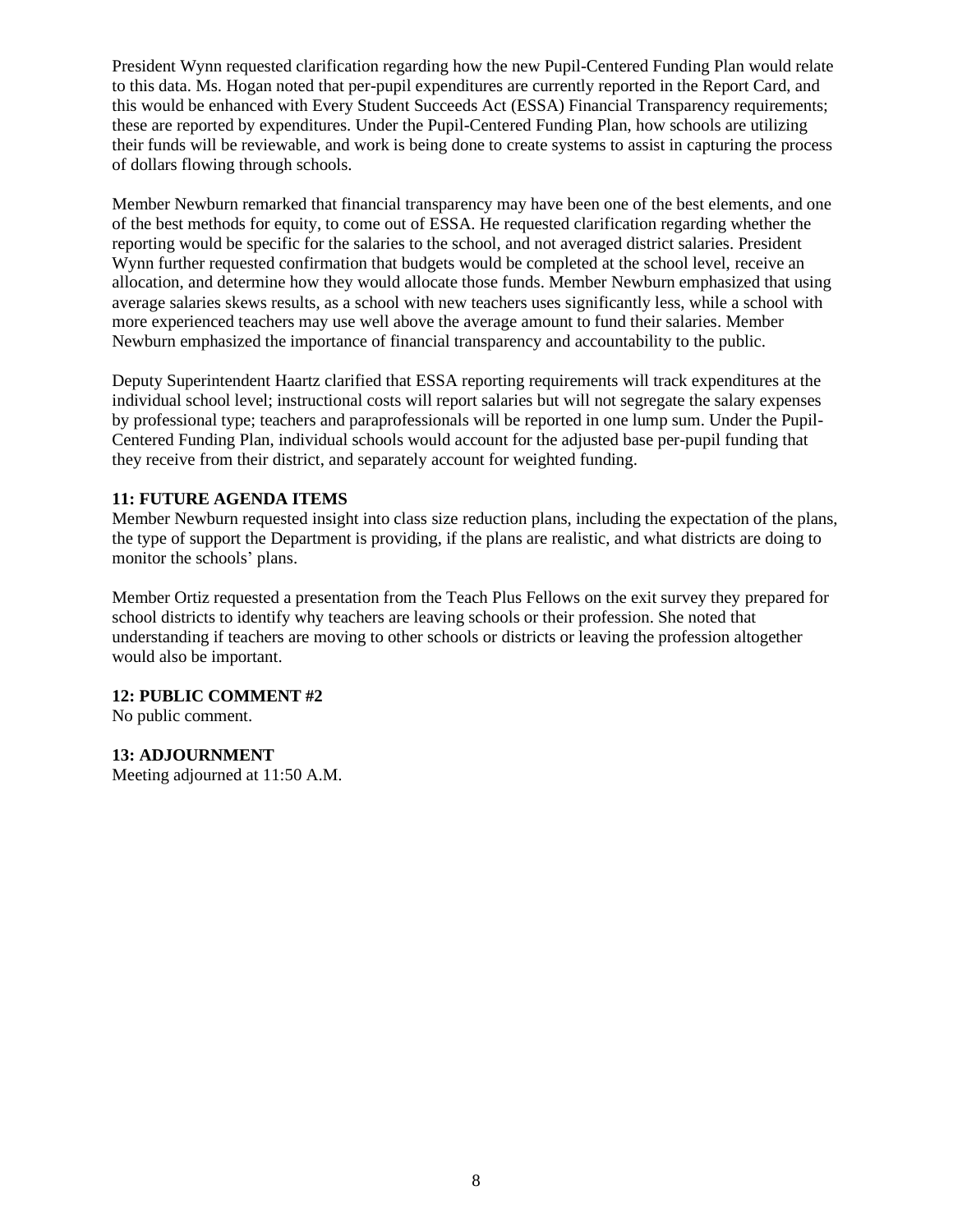#### *Appendix A: Statements Given During Public Comment*

- 1. Nancy Kuhles, Nevada Speech-Language Hearing Association, spoke regarding agenda item 8, Recommendations from the Teachers and Leaders Council, specifically their revisions to the Nevada Educator Performance Framework (NEPF) for Speech-Language Pathologists.
- 2. Emma Dickinson, President, Nevada Association of School Psychologists, spoke regarding agenda item 9, Non-Binding Ratios for Specialized Instructional Support Personnel.
- 3. Paige Beckwith, Director at Large, Nevada Association of School Psychologists, spoke regarding agenda item 9, Non-Binding Ratios for Specialized Instructional Support Personnel.
- 4. Keeli Killian, President, Nevada School Counselors Association, spoke regarding agenda item 9, Non-Binding Ratios for Specialized Instructional Support Personnel.
- 5. Shelly Edwards, School Psychologist, Clark County School District, spoke regarding agenda item 9, Non-Binding Ratios for Specialized Instructional Support Personnel.
- 6. Alexander Marks, Nevada State Education Association, spoke regarding Census 2020.
- 7. Bob Weires, Director of Psychological Services, Clark County School District, spoke regarding agenda item 9, Non-Binding Ratios for Specialized Instructional Support Personnel.
- 8. Andrea Walsh, School Psychologist, Nevada Association of School Psychologists, spoke regarding agenda item 9, Non-Binding Ratios for Specialized Instructional Support Personnel.
- 9. Kathy Mead, Director of Counseling, Clark County School District, spoke regarding agenda item 9, Non-Binding Ratios for Specialized Instructional Support Personnel.
- 10. Stephanie Patton, President-Elect, Nevada Association of School Psychologists, spoke regarding agenda item 9, Non-Binding Ratios for Specialized Instructional Support Personnel.
- 11. Kimberly Reddig, President, Nevada Speech-Language Hearing Association, submitted written testimony regarding agenda item 8, Recommendations from the Teachers and Leaders Council, specifically their revisions to the Nevada Educator Performance Framework (NEPF) for Speech-Language Pathologists.
- 12. 117 members of the public submitted written testimony as part of a write-in campaign regarding agenda item 9, Non-Binding Ratios for Specialized Instructional Support Personnel.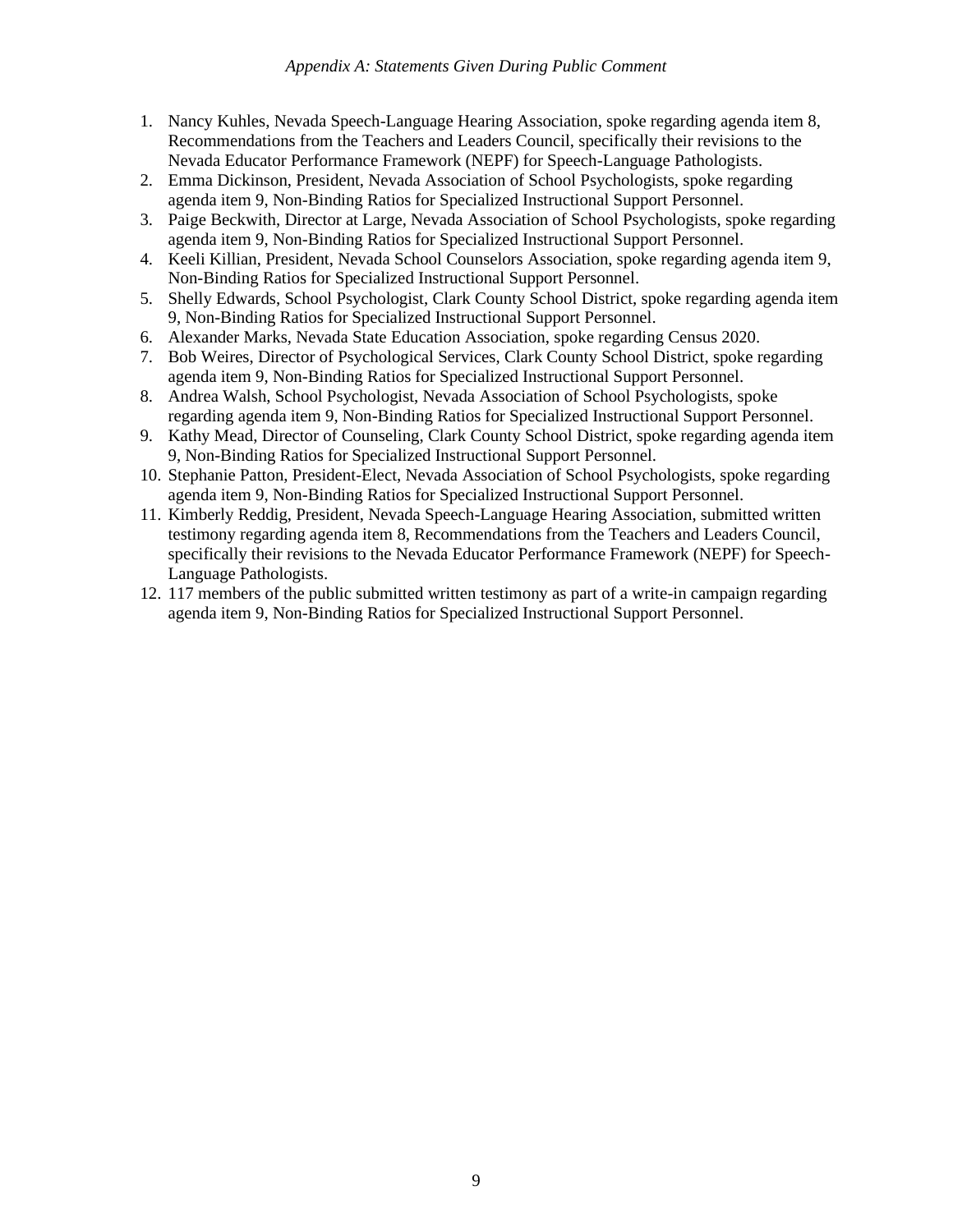## **Item A1, Nancy Kuhles**

Good morning, for the record my name is Nancy Kuhles, I am a speech-language pathologist. President Wynn, Vice President Newburn, and Members of the State Board of Education, good morning. My name is Nancy Kuhles. I am a speech-language pathologist and serve in the role of Lead for the Workgroup that revised the NEPF Framework for Speech Language Pathologists. For the record, I would like to address item number 8 on the State Board of Education's agenda and the information that will be presented.

On behalf of the Speech Language Pathologist Workgroup, I respectfully request the members of the State Board of Education to approve the NEPF Framework for the Speech Language Pathologists for the 2020-2021 school year.

The NEPF Framework for SLPs (Speech-Language Pathologists) was piloted in 2017/2018 and fully implemented in 2018/2019. Implementation provided insight and perspective into what was working with the Framework, concerns with it, and a request by SLPs to revise it. In June 2019, the TLC approved the reconvening of the SLP Workgroup to revise the Framework.

The current NEPF Framework for SLPs has two rubrics, Professional Practice and Professional Responsibilities, with a total of 10 standards and 31 indicators. A thorough document specifically developed by SLPs for SLPs.

However, the rubrics were not capturing the real work of a SLP. There was duplicated language, the rubrics were cumbersome for both the evaluator and SLP and new hires were overwhelmed with the wordiness of the rubrics. Evaluators did not understand the clinical verbiage and there were redundancies within standards and indicators resulting in implementation challenges.

The reconvening of the SLP Workgroup addressed these concerns and others resulting in a revised Framework containing language that is clear, concise, and captures the essence and real work of the SLP. The revised Framework consists of one category, Educational Practice, and one domain, Professional Practices. There are 4 standards and 17 indicators. The revised Framework for aligns ASHA's national standards and practices, nationally recognized practice guidance standards, federal regulations, and where applicable, the NEPF.

CEEDAR and the Council for Exceptional Children developed a set of High Leverage Practices for special educators. The revised NEPF Framework for SLPs has 17 indicators, of which all 17 are High Leverage Practices.

In closing, on behalf of the SLP Workgroup, I would like to take this opportunity to thank President Wynn, Vice President Newburn, and the members of the State Board of Education for all the work you do and the opportunity to provide public comment on agenda item number 8 addressing the revised NEPF Framework for Speech-Language Pathologists. I respectfully request your consideration in approving the revised NEPF Framework for Speech-Language Pathologists for the 2020-2021 school year. Thank you for your time and consideration.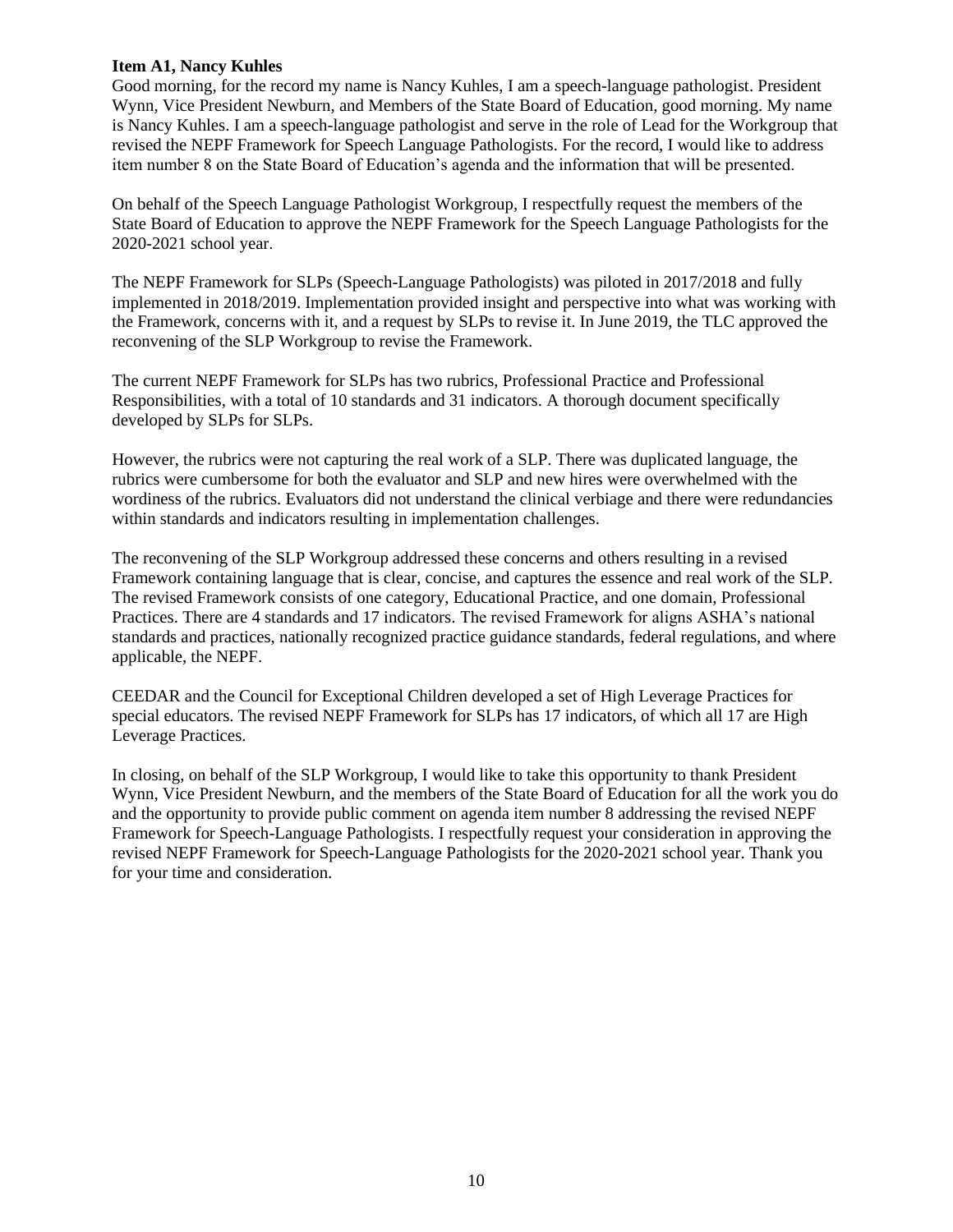## **Item A2, Emma Dickinson**

Good morning, President Wynn, Vice President Newburn, and Members. My name is Emma Dickinson and I am President of the Nevada Association of School Psychologists, in addition to serving as a practicing school psychologist in the Washoe County School District. I am speaking to you today in regards to agenda item 9, in favor of establishing ratios of Specialized Instructional Support Personnel, or SISP, including school psychologists, according to the national guidelines of which school psychologists is 1 psychologist to 500 students.

Currently in our state, according to our research, the ratio is approximately 1 psychologist to 1825 students. In some places the ratio ranges as high as 1 to 2500 students. This is unacceptable. School psychologists are uniquely trained to deliver comprehensive behavioral and mental health support to students, in preventative and responsive roles, as well as with direct and indirect services. This is in addition to being experts in academic development. However, working in a comprehensive capacity requires that we have the numbers to do so. Evaluating students for Special Education is an important part of our role but requires an extraordinary amount of time due to the legal requirements and timelines. If we were to have our ratios at 1:500-700 we would be able to ensure schools as systems employ evidencebased preventative practices, such as universal screening for mental health issues, and deliver direct services to students who require more intensive supports. This would not only benefit students who require such services, but all students.

In my 12 years as a school psychologist and 23 years working with multiple school systems across Nevada, I have witnessed time and time again the ravages of trauma, substance abuse, and severe mental illness. These take a tremendous toll daily on our schools, community, and in society. I remember one student in particular, who did not have the support system of his family to help him. He dropped out and was living on the street due to incapacity directly linked to his untreated severe mental illness. As a school counselor at the time, there was nothing I could do for this young man. With more mental health school professionals, such as school counselors, school social workers, and psychologists, more early preventative measures could be taken, in order to avoid the situation like the one my student faced.

Ensuring proper support for all of our students so they can access their education and succeed to their potential becomes a moral imperative for all of us. The suicide rate in Nevada is one of the highest in the country. It literally becomes life or death, as in the case of the recent student suicide in Washoe County School District. Please vote in favor of improving ratios for all SISPs, including a ratio of 1:500 students for School Psychologists, and finding the funding to make this a reality.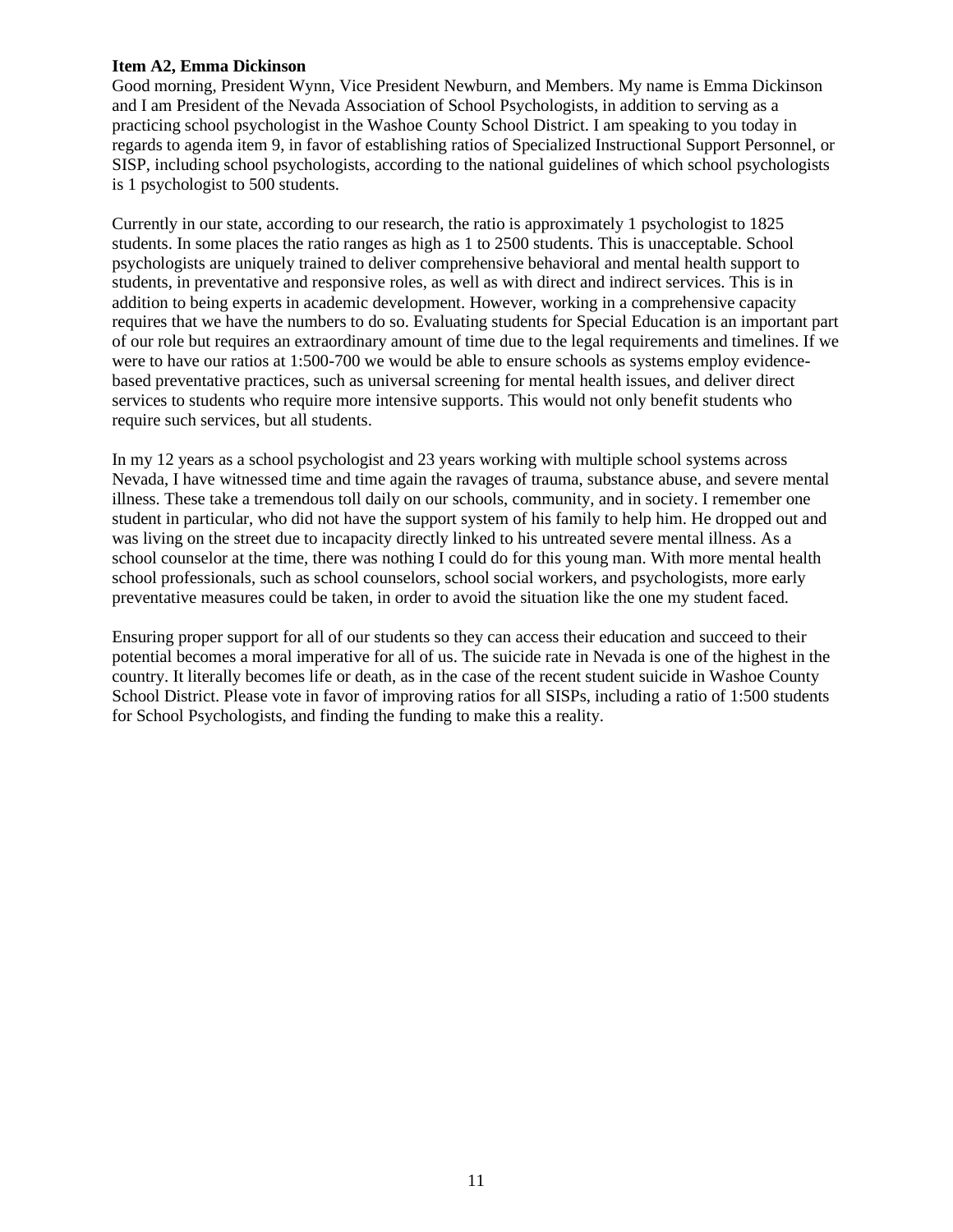## **Item A3, Paige Beckwith**

Hi, my name is Paige Beckwith, I am representing to the Nevada Association of School Psychologists, and I would like to address item number 9. Good morning. My name is Paige Beckwith, and I am Director at Large of the Nevada Association of School Psychologists. I am also a school psychologist in Lyon County School District. Thank you for the opportunity to speak in support of establishing ratios of Specialized Instructional Support Personnel. Specifically, I would like to encourage your support for the National Association of School Psychologists recommended ratio of 1 school psychologist for every 500 students. Our national association has made this ratio recommendation based on solid data and research which shows this is what is effective and beneficial for students.

My professional experience supports that this ratio is vitally important to not only the academic achievement of students, but for the health and safety of students, staff, schools, families, and communities. Lyon County is the fourth largest school district in the state and encompasses 2,024 square miles. We have 18 schools located in 5 unique attendance areas. As in much of the state, the number of students in my caseload is far above the recommended ratio of 1:500. I currently have a caseload of over 2000 students, which is four times larger than the recommended ratio.

During my 9 years as a school psychologist, the needs of our students have continued to become greater. So many of our students have experienced trauma, which contributes to significant negative school and life outcomes, including disruptive behavior, poor attention, truancy, and academic problems. Additionally, we know that 1 in 5 students will experience a mental health problem that requires support. It is heartbreaking to experience the reality that many families lack access to outside mental health providers, and it is devastating to know that school psychologists are uniquely trained to provide mental health support in schools, but that due to high caseload numbers, we are relegated to a fraction of the support we can provide.

School psychologists are highly trained, dedicated, and among the hardest workers on school campuses. We have a heart for students, and we know that we have the capability to do so much more to help students thrive. I respectfully ask for your support of the recommended ratio that will allow us to support our students, schools, families, and communities in the way they deserve. Thank you for your time and attention.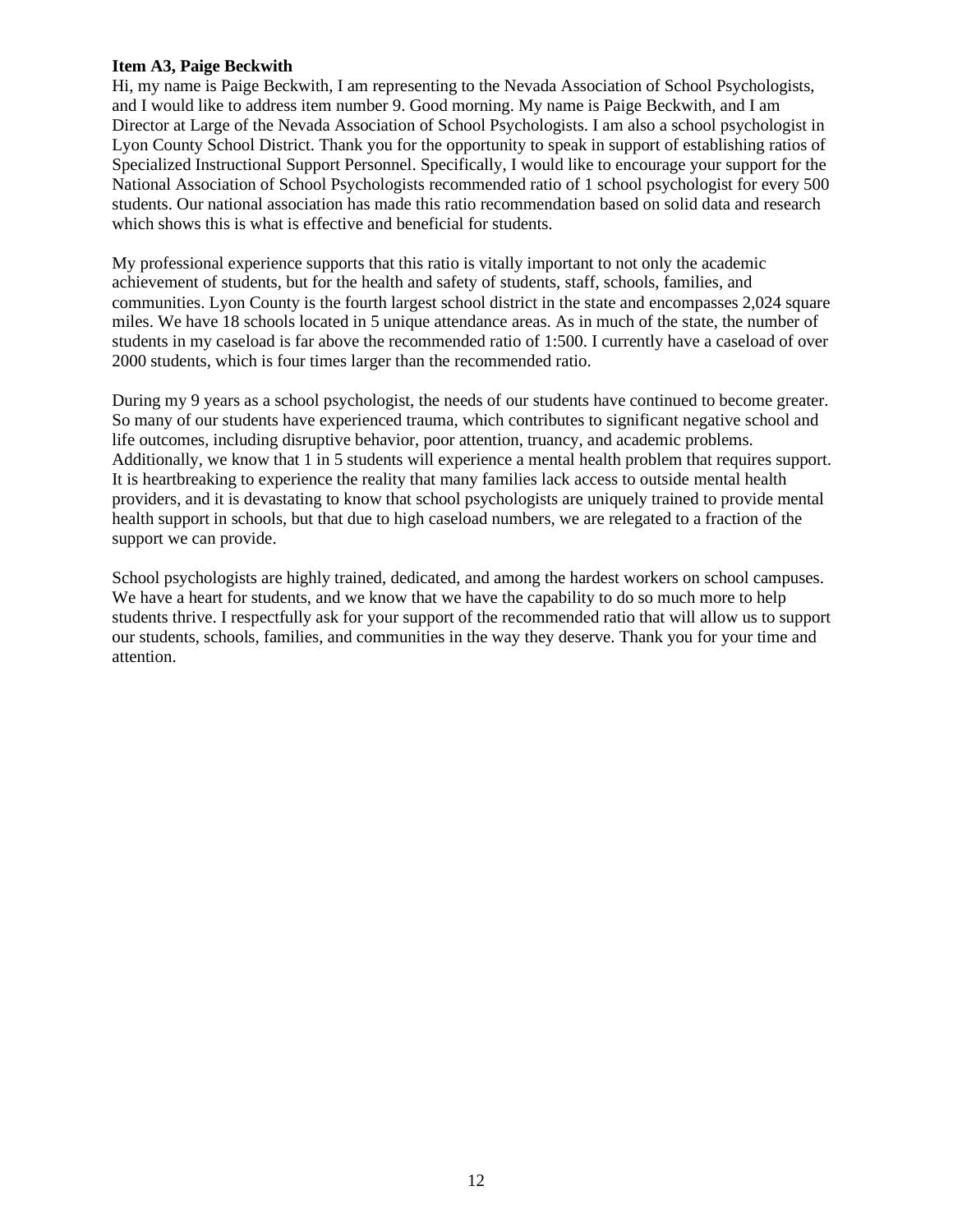## **Item A4, Keeli Killian**

Good morning, my name is Keeli Killian, I am the President of the Nevada School Counselor Association, and I'm also a school counselor specialist in Washoe County. I just want to thank you today for allowing some of us in the school mental health field to speak with you. I'm here to speak with you today regarding the support and work towards the non-binding ratios for Specialized Instructional Support Personnel. I'm also a parent of a student in Washoe County School District, and before I give you some information, all of the work that we're doing and all of the requests that we're making are for our students. It's not just for us as educators, but it's for our students because at the end of the day, that's who we are working for, is for the students of Nevada.

So there's a lot of research to support the ratios, and I'm not going to spend a lot of time with you today on that research, but I do want to give you some information, so that you understand the critical need of what's going on in our schools, and I'm going to share some information regarding Washoe County School District. As you know, we have a tip line called SafeVoice, and students access this tip line when they need help, and on the end of every single tip is a school counselor. So last year at this time, the last two months of school, we received 238 tips in Washoe County. This year at this same time, we're well over 100 more tips from students to SafeVoice regarding things like suicide, self-harm, bullying, guns/weapons violence, and that is critical if we are to be helping students and we don't have the correct amount of staff to do so.

Secondly, one of the things that we are doing in Washoe County, is we have suicide prevention for all of our middle school students, and we decided to put the suicide screener permission for parents on our registration. And this is for  $7<sup>th</sup>$  grade. So as of March  $3<sup>rd</sup>$ , we had 2000 responses for parents who want their students screened next year. That's not even 50% of the parents who have registered. Washoe County School District is projected to have about 5300  $7<sup>th</sup>$  graders next year, and we're going to be close to 90% for screening students. And who is going to be able to do that? It's going to have to be our school mental health professionals, and it's going to be a critical need. And of course, we are going to partner with our community agencies to help us, but I just want to give you some numbers so that you understand the dire situation that we are in, just related to mental health alone.

You are going to hear some information about our evaluation, which is really important, we worked really hard on that, but if much of the work we're doing is related to intervention and postvention, it's very very hard to get to prevention and do the work that's required just on our evaluation for our job. So those are just a few numbers to show you how critical it is, and what's going on with out students. I was also a first responder to the Damonte Ranch High School, and in Washoe County alone, we have had 6 students die, and several staff members die. Our department is the Crisis Response Department, we do not have a separate department in Washoe County School District, so every time we respond to a crisis, we are pulling from other schools to help us, we are pulling our school psychologists, our school social workers, and our school counselors, to help us alleviate the pressure at schools because we do not have the recommended ratios to support schools and critical needs in a time of crisis and response.

So thank you so much for listening to me today. I think I may have some other colleagues who may be speaking in Las Vegas. I appreciate your time; I appreciate the work that you do in support of our students in Nevada. Thank you.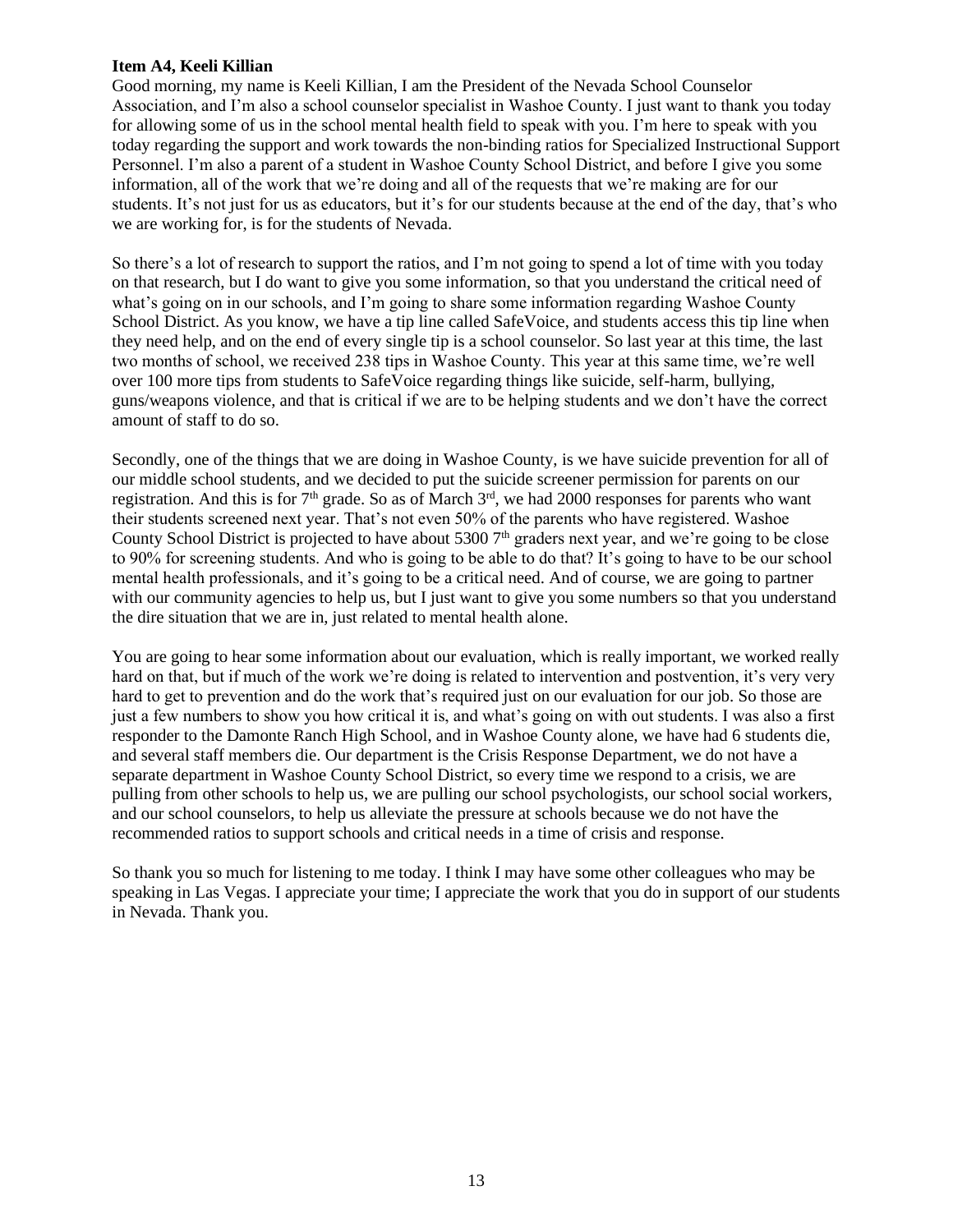## **Item A5, Shelly Edwards**

I would get called first, I'm so nervous. It's my first time. Thank you. Dear Honorable and Esteemed Board Members, my name is Shelly Edwards. I'm a school psychologist in Nevada, and I am here to advocate for lower student ratios. 1:5-700 Specialized Instructional Support Personnel in accordance with Senate Bill 89.

I have been a Nevada resident and an educator here in this great state for the past 20 years. I am proud to call Nevada my home. Nevada is a unique state and has a prodigious heritage that includes many firsts. The first state to discover and mine silver; the first state to pass the  $15<sup>th</sup>$  amendment and provide African-American's with the opportunity to vote; the first state to embrace Elon Musk and his Boring Company; the first all female-led state legislature, and the list goes on and on. Unfortunately, where Nevada has not been first is in education. Large class sizes, large ratios of students to support personnel, and educational spending, have often taken a back seat to other Nevada priorities, such as gaming, mining, and the new Allegiant Stadium.

Meanwhile, Nevada students are desperate for necessary supports and services that can be offered through multi-tiered systems of support. I currently provide assistance to support to over 8 campuses and approximately 5000 students. And I am here to tell you that I am not enough. I am in a unique position in that I work with both CCSD and Nevada Charters, and I can tell you that both institutions are suffering from a lack of appropriate support personnel. There are currently not enough supports available to these schools, and I am stretched way too thin to be able to provide the level of supports and services that are needed. We need more psychologists, social workers, and counselors. We need more mental health supports and services for our youth. We are headed towards a crisis that needs your intervention.

Well here is my challenge for you today. Today you have an opportunity to make Nevada's children a priority.to make sure the children of Nevada finally have access to the necessary supports and services that are so desperately needed to address the fragile mental health of today's youth. Today you have the ability to continue on Nevada's proud heritage of firsts and innovation. Today you are dared to lead. I implore you to please adopt the ratios of 1:5-700 support personnel, like school psychologists, so that we can address student needs, and raise the bar. So that we can make Nevada's children first: our first priority. Thank you so much for your time, I appreciate it.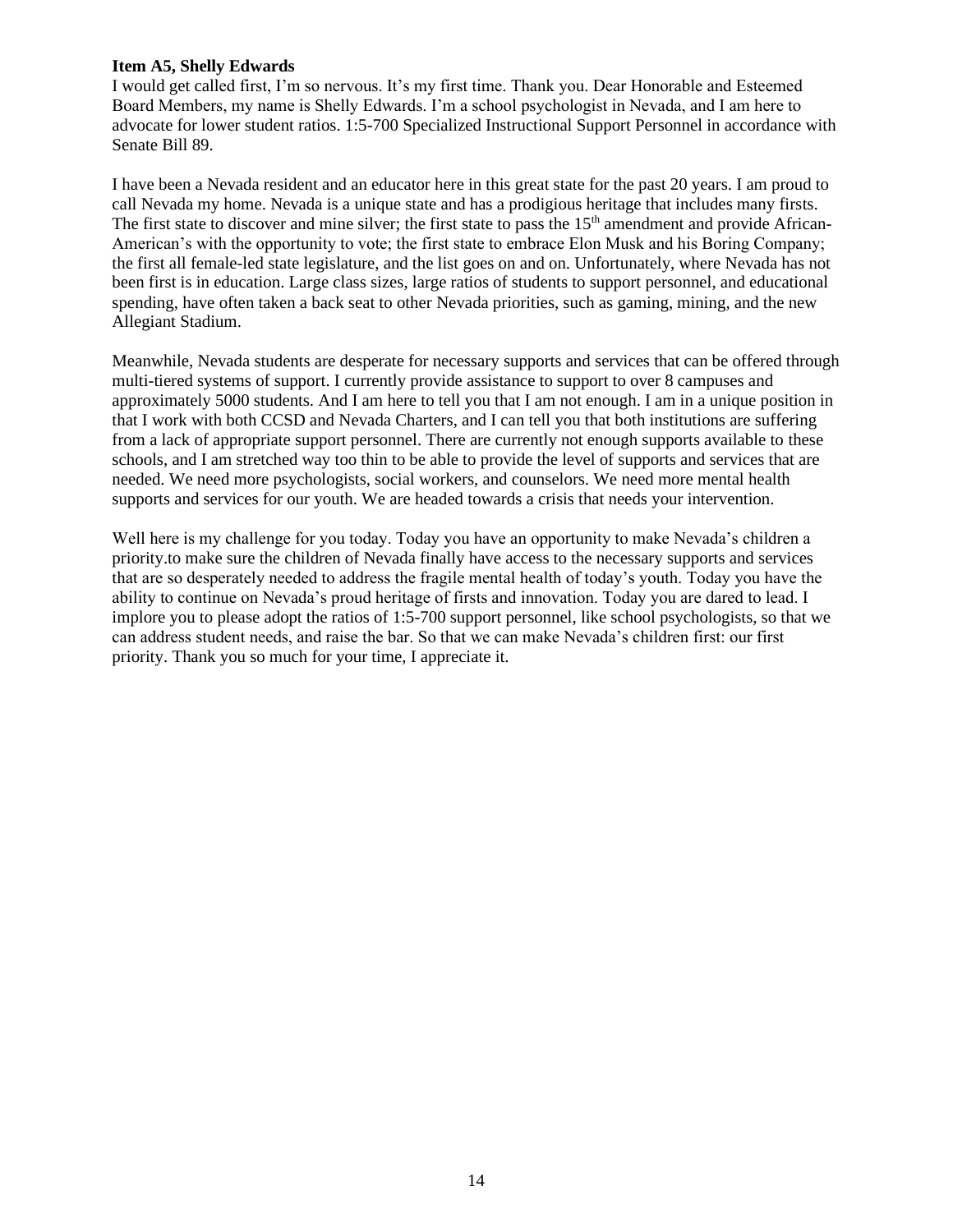### **Item A6, Alexander Marks**

Good morning, Madame President, Members, Alexander Marks with the Nevada State Education Association. Article 1, Section 2 mandates that the country conduct a count of its population once every ten years. That count starts today. Today, most Nevadan's, if they haven't already received something from the U.S. Census Bureau will be able to go online to my2020census.gov and fill out the census online. If you recall a couple meetings ago, Member Ortiz gave a great presentation on the billions of dollars that are at stake with the census; everything from Title I to National School Lunch, Head Start, CTE, etc. 6.2 billion dollars was the last census, that's how much Nevada got. So obviously as leaders, members of this committee, we need your help to spread the word, as everybody else is in the community is doing. So as part of the Education Subcommittee, we have fielded quite a few questions from members in the committee about misinformation, disinformation, myths, and I would like to go over at least three or four right now, just to get on the record, so that if anyone's listening or wondering, they'll have the answers.

One, the census does not include a citizenship question. Two, the census does not count only U.S. citizens, it is about counting every person living in our 50 states, District of Columbia, and our 5 territories. The census is safe, important, and necessary. Federal law prohibits using census information for law enforcement, immigration enforcement, or any personal reason. There are steep penalties and the Census Bureau also does not disclose any of this information for 70 years. In 70 years, I can't imagine it's going to be very personal to any of us. An accurate census count for our vibrant and diverse community is crucial and it brings critical funding and resources to our state that we need. The census only happens once every 10 years, and this is the first day of that new 10 years, we're starting over. Again, the census only happens every 10 years, and every human being regardless of age needs to fill that out. Our 0-5 community is our hard to reach community, that's the community that for whatever reason people forget to count, so we need to make sure that the 0-5s are being counted.

This is an all hands on deck effort for our state, and our kids are counting on us, no pun intended, so let's please get the word out. Thank you.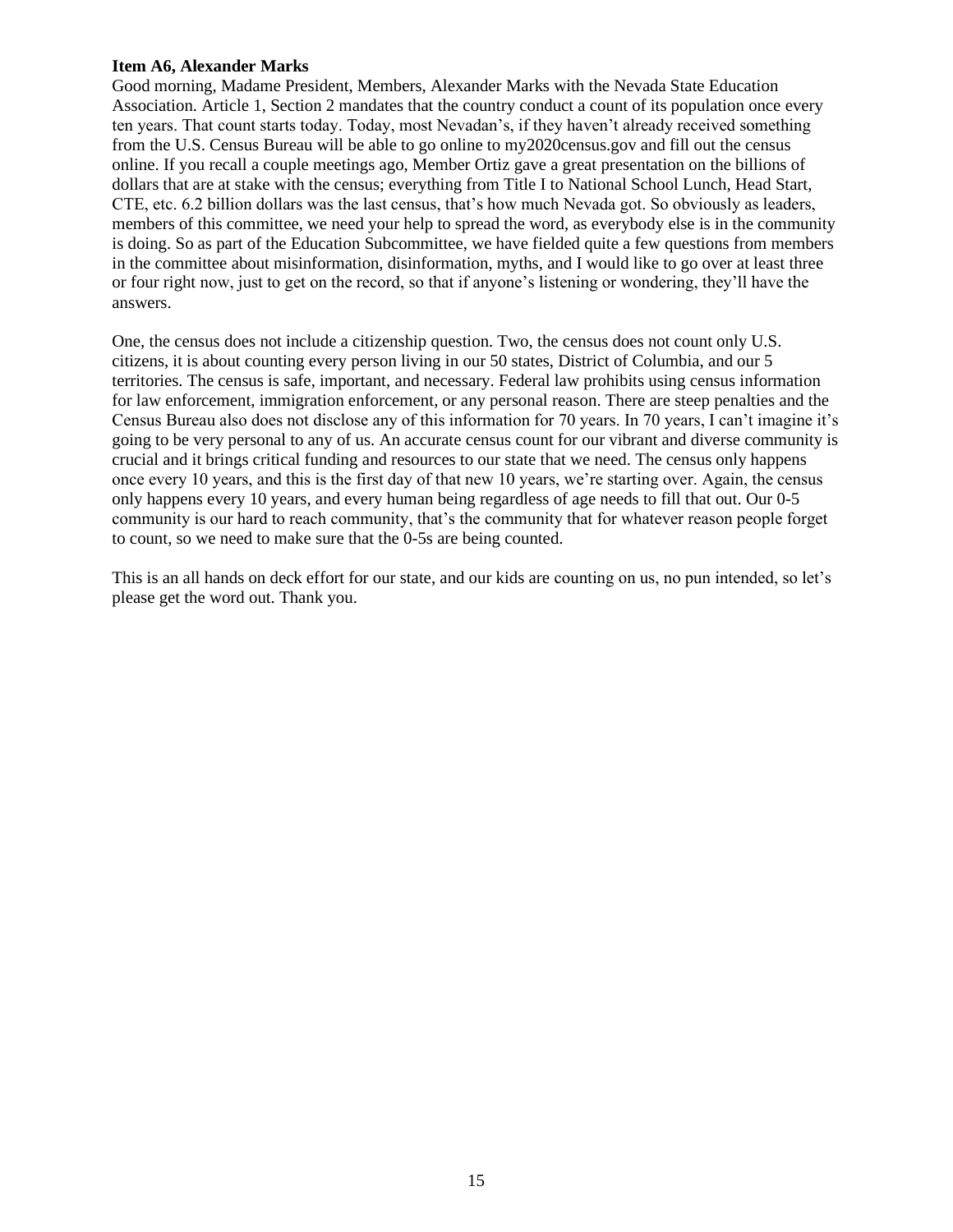## **Item A7, Bob Weires**

Good morning. Madame President, Members of the Board, Superintendent Ebert, for the record my name is Robert Weires, I go by Bob. I recognize the importance, under item number 9, the importance of all the Specialized Instructional Support Personnel listed, but I want to take a couple minutes to speak specifically about the importance of the school psychologist. I also love to talk, so I'm going to try really hard to keep it to three minutes.

I think one of the things that I can add is a historical perspective, firsthand experiences in the state of Nevada. I've been a licensed school psychologist for over 28 years. I've been the Director for Psychological Services within Clark County School District for at least 15 years. So I've seen a lot in that period of time, and I can tell you first hand the importance and the impact of adequate staffing relative to the initiatives of the school and serving kids.

When I became Director for Psychological Services, we were severely understaffed at that point. We were basically functioning as testers for Special Education, and it's not acceptable. My charge as the new director was to build staffing, and it took us 4, 5, 6 years, but we did that. We actively recruited, we retained staff, and we expanded. We expanded including roles and functions and servicing kids. Along those lines, we started providing services of need by kids that we see today and we're still maintaining. Things like supporting kids that are transitioning back out of hospitals; things like training school staff in positive behavior and interventions and supports; things like staffing folks so that we have a response for threats, for crisis, and to train all of our licensed staff in terms of all of our specialists for crisis intervention purposes.

So as staffing became adequate, as ratios became adequate, we could reflect the service model provided by the National Association of School Psychologists, we could serve more than one kid at a time, we could have an impact for school improvement. Well unfortunately what I've seen over the last six years is reversing that trend. Since the 2013/14 school year our estimated staffing ratios, our averaged staffing ratios, have consistently increased. We stand at an estimate in the fall of an averaged ratio right now of 2158 to 1 psychologist, and that's an averaged rate. We have staff that are serving secondary schools with anywhere from 3000, 4000, 5000 to 1 in terms of their ratio. At the critical point where we're seeing an increase in needs for kids, and the acknowledgement at the state and the district level that we need to adjust the academic, behavior, and mental health needs of all kids, we are losing staff. And it's important to signal the importance of all Specialized Instructional Support Personnel, including school psychologists.

In my humble opinion, Clark County School District is significantly handicapped at the moment, in part, by not having adequate psychologists in relation to pushing integrated student supports and multi-tiered systems of support. We are hurting. On a daily basis, psychologists have to make a judgement of prioritizing what services they're going to provide. And they need to back up in terms of focus on Special Ed evaluations and crisis interventions. We are much more than that. Today you have an opportunity. It seems like an innocuous agenda item, but you have an opportunity to establish the importance of Specialized Instructional Support Personnel, and I encourage you to provide good attention to that board item. Thank you.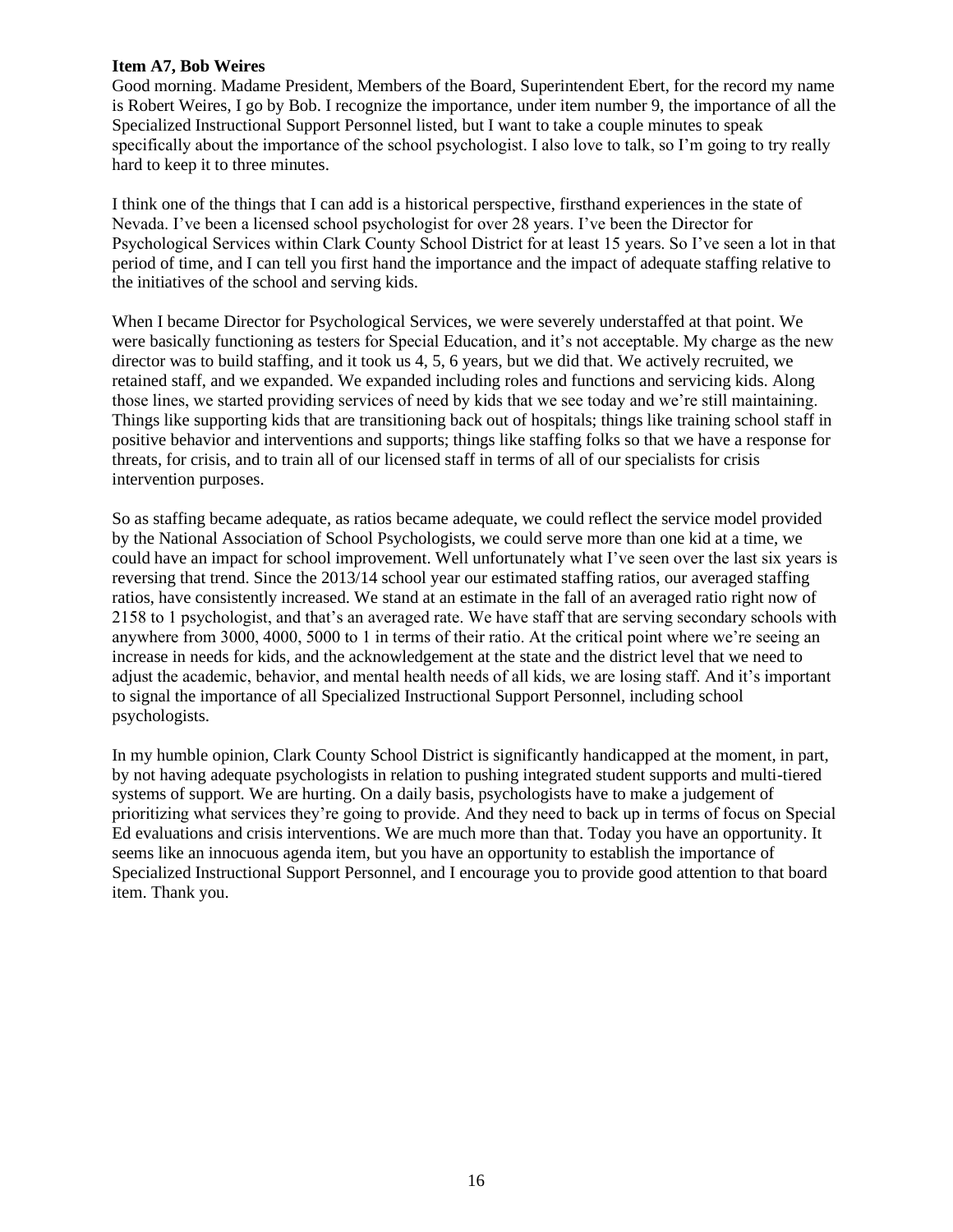## **Item A8, Andrea Walsh**

Good morning, Madame President, Members of the Board. My name is Andrea Walsh, I'm a nationally certified school psychologist in the Clark County School District, and I'm also the Nevada Delegate for the National Association of School Psychologists. I'm here to talk about agenda item 9, in regards to recommended ratios for School Psychologists.

To provide a comprehensive range of psychological services, the National Association of School Psychologists recommends a ratio of one school psychologist for every 500 students enrolled in a school. In Nevada, our ratios are more than quadruple the recommended ratio. I alone support 3761 students between my high school and my elementary school as of yesterday. That's seven and a half times the recommended ratio.

While school psychologists provide a range of services and supports to all students in our schools, a large portion of our job is dedicated to serving students with disabilities. Under the recommended ratios, a school psychologist would service about 65 students receiving Special Ed. However, in my two assigned schools, there are 422 students receiving Special Education services. This leaves little to no time to support the other 3339 enrolled students who could benefit from critical prevention and early intervention services.

Furthermore, high ratios limit a school psychologist's ability to engage in consultation with teachers, administrators, and families, to help them support students in the classroom and at home. Only 28% of youth with sever major depressive episodes are receiving some consistent treatment. Nevada continues to rate last, 51<sup>st</sup>, in regards to prevalence of mental illness and access to care for youth. We know that the vast majority of children who need mental health support receive that support in school. What does it say about Nevada that not only do we have some of the highest rates of mental illness in youth, but we also have the highest ratios of children to school psychologists.

For too long, we have not prioritized mental health. For too long, we have somehow believed that things would get better, yet at the same time the number of school psychologists in Nevada has steadily decreased. In our largest district, Clark County School District, we currently have the fewest number of school psychologists that we've had in 15 years, and yet our population has increased drastically. I've been the school psychologist at Sierra Vista High School and Tony Alamo Elementary School since 2004. In 2004, my role as a school psychologist was essentially to test students for Special Education. In 2020, in addition to that responsibility, my role includes conducting suicide protocols, reentry plans for students returning from psychiatric hospitalizations, attending RTI meetings for general education students with academic difficulties or social/emotional difficulties, consulting with educators, families—just to name a few. I easily spend over 50% of my day dealing with these other duties. We also seem to have a crisis at every school, every day, which pulls us away from all the things we planned to do.

My numbers have increased drastically, my job duties have increased, but I am still the only school psychologist for nearly 4000 students. Thank you.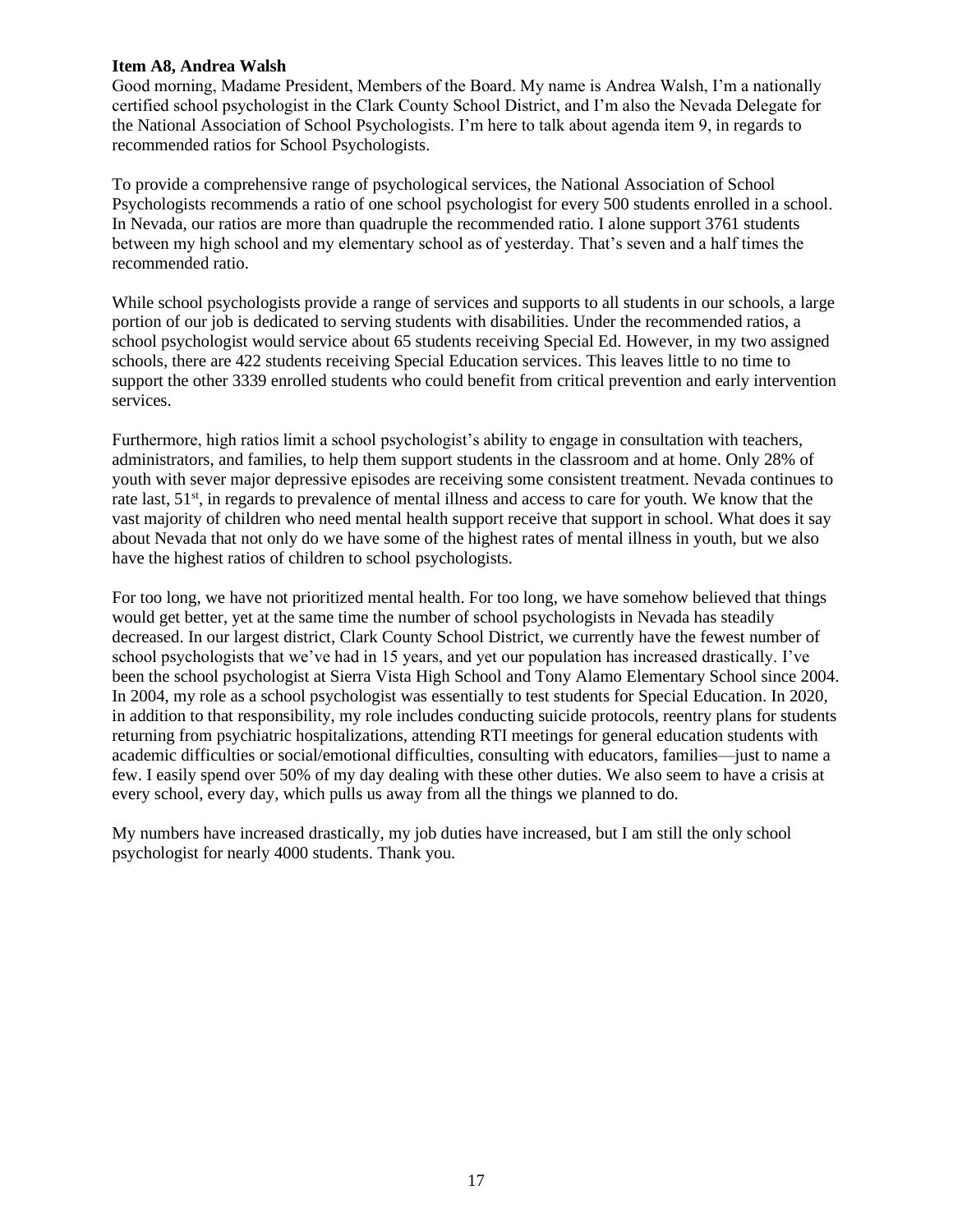## **Item A9, Kathy Mead**

Good morning, Madame President, Members of the Board, Superintendent Ebert. My name's Kathy Mead, I'm the Director of Guidance and Counseling for the Clark County School District, and I'm here to talk about counselor ratios. I second everything Keeli said up North, so I've deleted all research from my presentation. I would just like to talk about our staffing here in Clark County.

Currently in middle schools and in high schools our counselors are staffed according to student population. It's hard to get the numbers of what that actual ratio is, because in many high schools some counselors are not given a case load, and those counselors are then put in charge of testing, master scheduling, etc. They don't have a case load of students. So although schools may be staffed one way on paper, it's not that way in actuality for student need. In our elementary schools we're especially concerned. We right now have two elementary schools that have two counselors. Priest Elementary and Elaine Wynn. They both have two counselors.

Unfortunately, balancing that out or not balancing that out, we have 12 elementary schools that have chosen in the budget cuts not to have a counselor. So those students have no access to a counselor, and anytime anything happens, they are trying to go to neighboring schools for help. We have some schools, the rest of the schools get one counselor. That means we have some elementary schools as high as 1077:1 is the ratio, some that are 1020, and we have at least 10 that are 907 and above to 1. Our national organization recommends 250:1, so you can see we're way off. We're especially concerned as budget cuts continue to hit, we're especially concerned with principals that are making the hard decision to cut a staff member like a counselor while they meet the other needs of their school. Thank you for your time.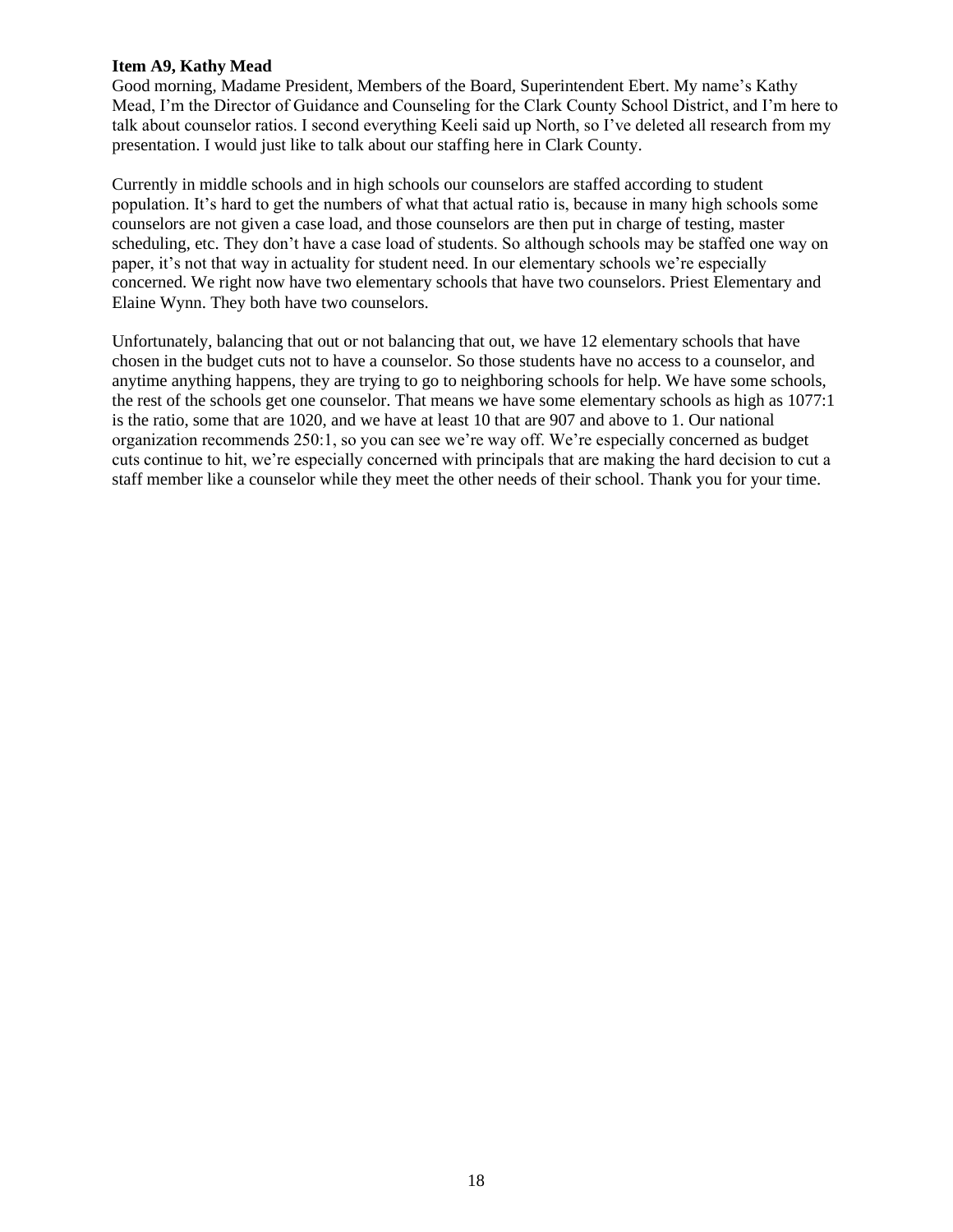### **Item A10, Stephanie Patton**

Good morning, Madame President and Members of the Board. For the record, my name is Stephanie Patton, I'm a school psychologist in the Clark County School District, and I am President-Elect of the Nevada Association of School Psychologists. I'm here to continue the conversation about the importance of school psychologists and the need for appropriate ratios in Nevada.

I want to tell you about a school psychologist named Jaime, who works in the Irvine Unified School District in California. Jaime is an excellent school psychologist. She has spearheaded initiatives in her school for tiered behavioral and academic interventions, trauma informed practices, and restorative justice. Jaime supports a mental health team dedicated to her school alone and is currently piloting an evidence-based social/emotional learning program. She regularly provides individual and group counseling to students. Jaime provides parent outreach and trainings to help coordinate community services, she attends most IEP meetings to help support consultation on best practices. Jaime maintains close interaction with the special programs in her school providing leadership and coordinating databased decision making. She also actively collaborates with district leaders to improve Special Education practices throughout her district. When evaluating students, Jaime is able to provide a thorough, strengths-based assessment and behavioral analysis to every child, to ensure that they are not simply identified for Special Education, but that the school team has all the tools necessary to ensure success. I'm amazed, and frankly jealous when I hear about everything Jaime is able to accomplish and all the benefits the children in her school have experienced because of her.

In reality, there is not much difference between Jaime and myself. In fact, our training foundations are identical. We both received our graduate training at UNLV. We went through school together and we graduated side by side. We are both autism specialists, and nationally certified school psychologists. The biggest difference? Here in CCSD, I'm expected to provide support to more than 2200 students, while Jaime supports 700. I have two assigned schools and I'm asked to provide additional coverage every year due to shortages; Jaime works in one school. I hesitated coming here this morning, knowing that I have more than 20 open evaluations and timelines are waning. Jaime has the time and the means to do so many wonderful things because she is working at an appropriate ratio. Let me ask you: are the students in Jaime's school more deserving than Staton Elementary or Lawrence Junior High School, where I work? Do my students require less support, fewer programs, less comprehensive evaluations? Do the social/emotional needs of my students pale in comparison to Jaime's? I don't believe so. I believe Jaime's district understands the importance of school psychologists and the impact they have on schools. I believe they have actively chosen to prioritize the social/emotional needs of their students. I believe they understand that in order to provide comprehensive evaluations, case loads must be manageable. My case load is not manageable. 120 evaluations in a school year is not manageable; it is simply wrong. Please help my students get the support they deserve. Thank you.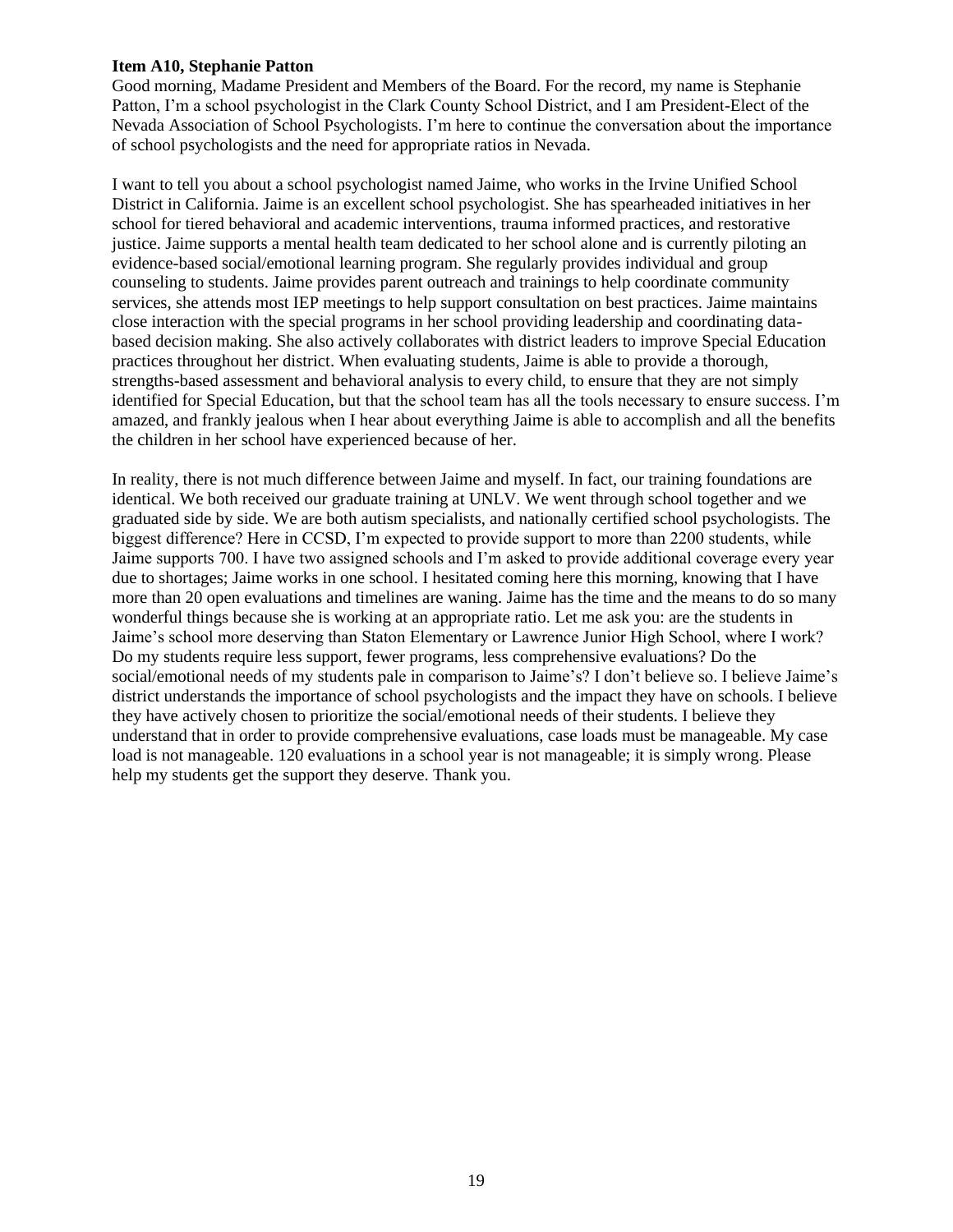# **Item A11, Kimberly Reddig**

Re: NEPF Framework for Speech Language Pathologists

Dear President Wynn, Vice President Newburn, and Members of the State Board of Education,

The Nevada Speech-Language Hearing Association (NSHA), the professional organization of Speech-Language Pathologists (SLPs) and Audiologists in the State of Nevada, is in strong support of the NEPF Framework for Speech Language Pathologists recommended by OLEP Work Groups and the Teachers and Leaders Council for the 2020-2021 school year.

The performance evaluation holds school-based SLPs to the highest professional standards and aligns with the expected competencies and standards outlined by the American Speech-Language Hearing Association. This framework includes 17 indicators which are all considered High Leverage Practices for special educators developed by Collaboration for Effective Educator Development, Accountability and Reform (CEEDAR) and Council for Exceptional Children (CEC). Not only does this evaluation ensure that SLPs are successfully demonstrating the expected level of professionalism, but feedback can also be applied in future professional growth opportunities.

NSHA works in conjunction with the University of Nevada, Reno, Nevada State College, and the State of Nevada Speech-Language Pathology, Audiology, and Hearing Aid Dispensing Board to ensure that the professionals in our beloved field adhere to professional standards of excellence. We believe that this performance evaluation will demonstrate the diverse value and contributions of the SLPs who are schoolbased in the State of Nevada.

NSHA is proud to support this effort, and the Board of Directors hopes that the State Board of Education will approve this valuable performance evaluation.

Respectfully submitted,

Kimberly Reddig, MS, CCC-SLP President, Nevada Speech-Language Hearing Association Speech-Language Pathologist